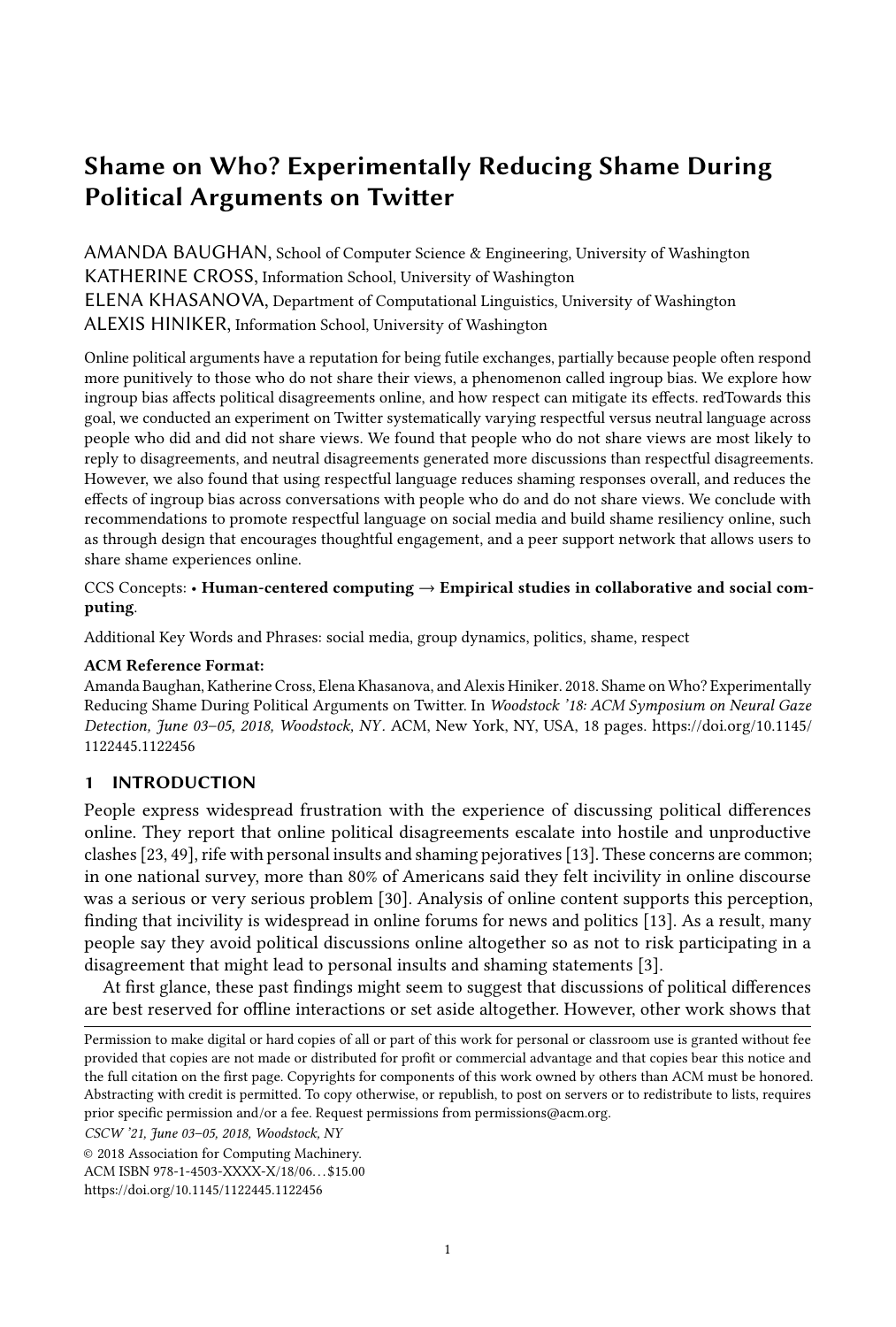supporting constructive political disagreement online is a worthy goal. For example, although many people currently avoid political conversations, they also say they wish they could debate political issues and other challenging topics online [\[3\]](#page-15-2). This interest in arguing constructively is well-founded, as debate and deliberation are essential to healthy democracy [\[26,](#page-16-1) [51\]](#page-17-2).

What leads political disagreements online to shift from respectful debate to hostile shaming? And what, if anything, can be done to help people disagree and debate more productively? In offline life, disagreements are more likely to turn hostile because of ingroup bias, a phenomenon in which people respond more favorably to those with whom they share a group identity. As a result of ingroup bias, people respond more constructively to conflict with ingroup members compared to outgroup members [\[61\]](#page-17-3). People are also more likely to humanize and forgive flaws in ingroup members than outgroup members [\[37\]](#page-16-2), creating more room for respectful disagreement within identity groups. People can form ingroups and display ingroup bias across both arbitrary groups [\[58\]](#page-17-4) and those based on demographics, ideology, or politics [\[21\]](#page-15-3). Thus, ingroup bias might make it easier for people who share a group identity to disagree constructively online and harder for those with differing group identities to do so.

In this work, we first examine how one type of group membership—political identity—affects civility during political disagreements online. Political affiliation is an increasingly polarizing aspect of one's identity, and contempt for people who associate with an opposing political party has steadily increased in recent years [\[17,](#page-15-4) [18\]](#page-15-5). This strong and growing antipathy across groups suggests the potential for ingroup bias to affect online disagreements, such that people respond more favorably and constructively to disagreements with someone who shares their political affiliation. Specifically we asked:

RQ1: Holding constant the substance of a disagreement, how likely are people to use respectful and shaming language when disagreeing with someone who shares their political identity as compared to someone who does not?

Second, we investigate one potential intervention to combat incivility and increase respectful disagreement. Offline, ingroup bias can be reduced through explicit statements of respect toward outgroups, which helps to signal equality between groups and reduces the need for ingroups to strongly defend and distance themselves from an outgroup [\[21\]](#page-15-3). Here, we examine whether this phenomenon translates to a digital context, asking:

RQ2: Does adding a respectful preamble to a statement of disagreement online increase civility from the respondent (as measured by the prevalence of respectful and shaming language)?

RQ3: Does adding this respectful preamble to a statement of disagreement online increase civility between people with different political identities?

By investigating these questions, we sought to understand whether differences in political identity make civil, productive disagreement more difficult, irrespective of the substance of the disagreement. And if so, we sought to understand whether a simple intervention could alleviate some of this difficulty, an important goal, given the value in debating political issues with others and the growing antipathy across the political divide.

To address these questions, we conducted an experimental study of political disagreements on Twitter. Using two artificial Twitter personas (one representing a mainstream American conservative and one representing a mainstream American liberal), we systematically disagreed publicly with others online. These disagreements were counterbalanced across Twitter users who both did and did not share the political identity of the responding persona. We used scripted responses for all of our statements of disagreement, but we varied whether or not these scripts began with a respectful preamble. We hypothesized that Twitter users' responses to our statements of disagreement 1)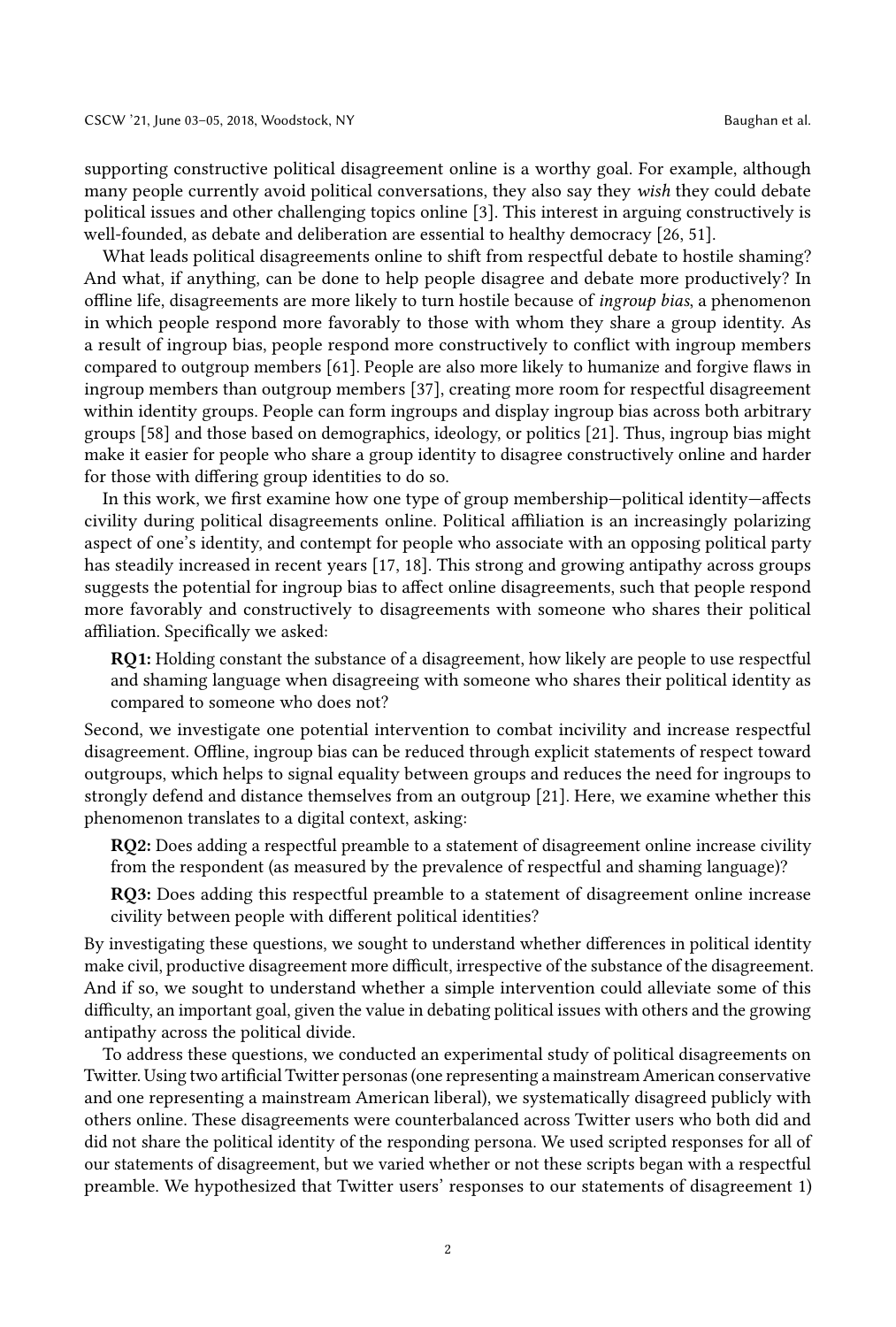would be less respectful and more likely to use shaming language when political identities differed, 2) would be more respectful and less shaming when a respectful preamble was used, and 3) the difference in responses across ingroup and outgroup disagreements would be reduced in the presence of a respectful preamble. We found that all of these hypotheses held.

Even a very brief preamble signaling respect significantly shifted the tone of conversations away from shame and toward respect. This has implications for both designing social platforms and for engaging in conversations on these platforms. For example, social media platforms may be able to influence discourse to become more respectful through micro-interventions that suggest respectful language use. While we were encouraged to see a simple intervention systematically promoted more respectful disagreements in online political discussions, we also note that this did not eliminate problematic discourse altogether, and future work will need to consider many avenues for fostering productive political disagreements online.

#### 2 BACKGROUND

Here we review literature related to our goal of exploring how respectful language can shape the direction of political disagreements online. First, we review the large body of literature regarding online political conflicts. Next, we discuss how the perception of shared ingroup identity (or lack thereof) relates to people's use of respectful or shaming language in general. We formulate our hypotheses in the context of this prior work.

#### 2.1 Online Conflicts

When people interact online, subtle but valuable nonverbal cues that characterize in-person communication are stripped away. Specific affordances of online contexts, such as invisibility, perceived anonymity, and lack of eye contact decrease empathy online and reduce people's likelihood of adhering to social norms, a phenomenon known as "online disinhibition" [\[27,](#page-16-3) [40,](#page-16-4) [57,](#page-17-5) [63\]](#page-17-6). As a result, people tend to find less common ground online [\[41\]](#page-16-5), and online conflict is considered one of the biggest stressors of using social media [\[23\]](#page-15-0).

Because of these affordances that undermine mutual understanding, when people are online, they tend to avoid debate and disagreement, particularly when discussing polarizing topics like politics [\[1,](#page-15-6) [14,](#page-15-7) [24,](#page-16-6) [64\]](#page-17-7). As a result, people most often see and interact with those they share views with, which is often referred to as "echo chambers" [\[1,](#page-15-6) [14\]](#page-15-7). When people do engage "across the aisle," political online arguments have garnered a reputation for being unproductive exchanges that devolve into "shouting matches" [\[49\]](#page-17-1) and "comment wars" [\[23\]](#page-15-0), and rude posts are particularly likely to garner engagement when they are about politics [\[9\]](#page-15-8). However, recent research has also found that people want to be able to discuss their views openly [\[3\]](#page-15-2), and many people want to use online communities to gain exposure to opinions different than their own [\[32,](#page-16-7) [47,](#page-16-8) [52\]](#page-17-8), suggesting it is hostility and lack of respect rather than differences of opinion that people are avoiding. And even if users do not usually change their mind, they find that the process of engaging in a debate online can be rewarding if conducted civilly [\[32\]](#page-16-7). Thus, regardless of the outcome, whether an argument is conducted respectfully is an important measure of its success.

Prior work has also examined these themes specifically in the context of Twitter, one of the most common places in which online political arguments occur [\[19\]](#page-15-9), and the platform we used to conduct our study. The design of any platform impacts how its users communicate [\[3\]](#page-15-2), and prior work has critiqued Twitter's design for its (in)ability to support constructive disagreements. For example, Liu and Weber [\[42\]](#page-16-9) found that Twitter is "not an ideal public sphere for democratic conversations" because of the social hierarchies that exist on the platform and the frequency of low-quality comments. Prior work also shows that there is also a high degree of political homophily on Twitter, as people tend to mostly follow those that they agree with [\[14\]](#page-15-7). Similarly, Yardi and Boyd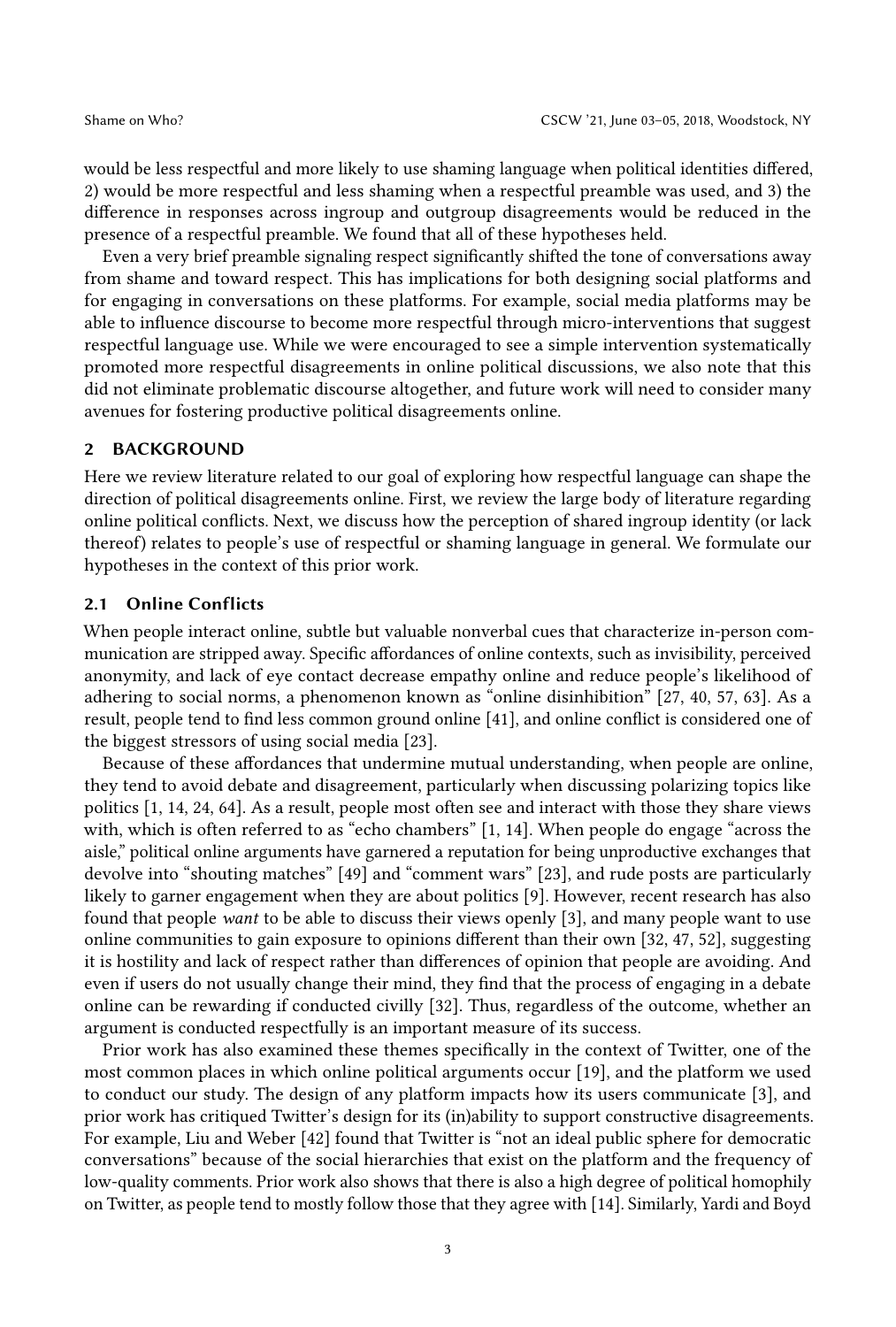[\[64\]](#page-17-7) found that Twitter arguments most often reinforce pre-existing views, potentially because tweets lack the contextual depth necessary for engaging in constructive dialogue [\[51\]](#page-17-2). Users have also said that Twitter's design makes it very easy to see people's opinions and start arguments, because users' posts are more visible in comparison to other social networking sites [\[3\]](#page-15-2). On Twitter, users' awareness of their audience also decreases their willingness to be vulnerable [\[3\]](#page-15-2) and freely share their opinions [\[16,](#page-15-10) [44\]](#page-16-10). Collectively, this work highlights some of the challenges to arguing well that are inherent in online environments. We build on this prior research by exploring a potential intervention for increasing respect during online arguments, which, if successful, has the potential to enable users to move past their current avoidance and to engage in the conversations they wish they could have.

### 2.2 The Role of Shame and Respect in Intergroup Conflicts

Prior works have found that ingroup bias appears both in online and offline political discussions [\[21,](#page-15-3) [64\]](#page-17-7). People negatively evaluate information that threatens their political ingroup [\[15,](#page-15-11) [21\]](#page-15-3), thus arguments may be threatening when they imply the ingroup's convictions are false, inferior, or even morally objectionable [\[6\]](#page-15-12), or when they call the ingroup's identity-defining opinions or values into question [\[55\]](#page-17-9). These threats may be interpreted as "face threats" in which a person's desired image ("face") is undermined [\[25\]](#page-16-11), and people often experience shame in response to face threats [\[33\]](#page-16-12). Shame may be defined as an intensely painful feeling or experience of believing we are flawed and therefore unworthy of acceptance and belonging [\[7\]](#page-15-13). Shame is inextricably interpersonal and tied to people's need for social connection [\[7\]](#page-15-13). An "unwanted identity" can be a powerful elicitor of shame, in which people perceive others ascribing to them characteristics that undermine their desired identity or self-ideals [\[7\]](#page-15-13). It is through this lens that we introduce our first hypothesis:

# H1: Holding the substance of the disagreement equal, subjects will use more respectful language when disagreeing with those who share their political identity, and conversely, use more shaming language with those who do not share their political identity.

However, when people's collective identity is buffered against threat, they are less likely to discredit contradictory opinions [\[48\]](#page-16-13). In a lab study, Eschert and Simon [\[21\]](#page-15-3) found that people rated ingroup arguments as stronger on a Likert scale than those of an outgroup, demonstrating ingroup bias. However, by letting participants know all views would be respected and taken seriously before their ratings, participants demonstrated less biased evaluations of strength of outgroup arguments. This shows that respect can play a pivotal role in people's judgements of each other's views. Eschert and Simon [\[21\]](#page-15-3) argued that public political disagreements are struggles for equality, not superiority, and respect signals equality between disagreeing parties. Huo and Molina [\[29\]](#page-16-14) argued that respect reduces ingroup bias and improves intergroup relations because members of respected groups have less psychological need to show ingroup bias as a means to defend their collective identity. Thus, we introduce our second hypothesis:

# H2: When disagreements include respectful preambles, subjects will respond with more respectful and less shaming language.

Online, when an outgroup states contrary opinions, ingroup members re-establish shared values of the ingroup and distance themselves from the outgroup [\[64\]](#page-17-7). An unstudied aspect of this phenomena is how shame is used during this response. Public shaming is used to sanction "unacceptable" views and behavior [\[4\]](#page-15-14), and the use of shame online is often perceived as justified [\[4\]](#page-15-14). Users who shame others on Twitter tend to have a faster and more sharp increase in followers than those of non-shamers [\[2\]](#page-15-15). Such shaming of others online has lead to increased criticism of "cancel culture," and researchers have shown that being "cancelled" online can lead to overly attributing blame to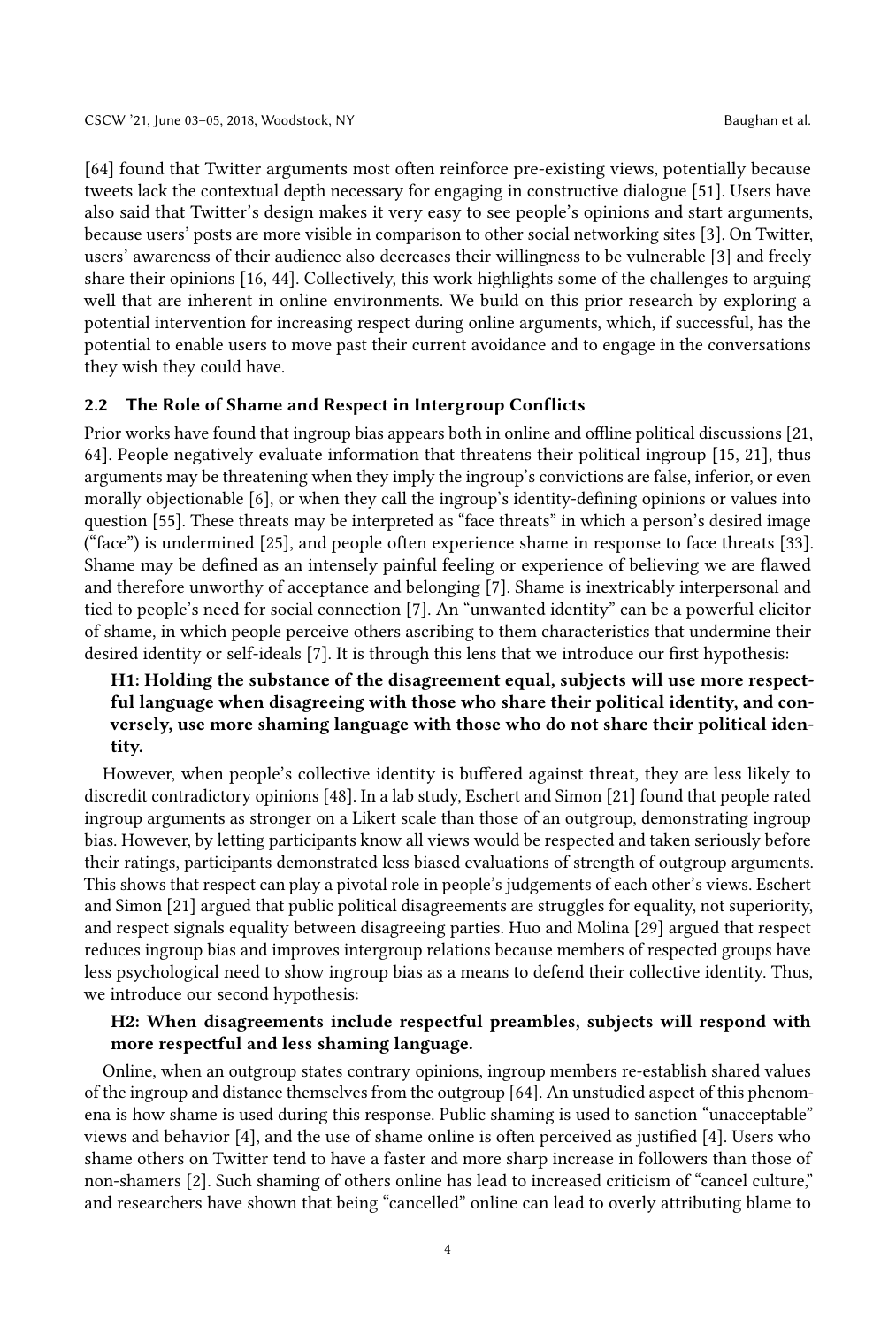individuals and de-contextualizing discussions of nuanced topics [\[5\]](#page-15-16). On Twitter in particular, while those who publicly shame others may "revel in and enjoy their shared moral position," the tweets can also have the effect of misrepresenting and distracting from the actual issues [\[5\]](#page-15-16). Ingroup bias may lead ingroups to focus on displaying their moral capital, rather than deconstructing how someone in an outgroup can come to display the views and behaviors that are found to be intolerable [\[5\]](#page-15-16). Put simply, "Shaming and dehumanizing people and holding them accountable are mutually exclusive. Shame is not a social justice tool" [\[8\]](#page-15-17). The widely popular use of shame to sanction others online is especially troubling given that when individuals believe they are stigmatized offline for their views, they often adopt and endorse even more extreme views, meaning that shame may further polarize people [\[35\]](#page-16-15). Therefore, we introduce a third hypothesis:

H3: Explicit cues towards respectful consideration of all viewpoints will mitigate the effects of ingroup bias by increasing respect and reducing shame.

# 3 METHODS

To answer our research questions, we conducted a between-subjects experimental study on Twitter. We artificially constructed two Twitter personas, one intended to represent a user with U.S. liberal views and one intended to represent a user with U.S. conservative views. Our two artificial personas responded to the tweets of others by disagreeing. Our responses systematically engaged with those in their ingroup or outgroup, and in each case, responses were counterbalanced to add a respectful preamble half the time. This created a two-by-two experimental design in which the two variables we manipulated were: relationship (ingroup or outgroup) and tone (respectful or neutral). Below we describe our procedures for creating these profiles, responding to other users' tweets, ethical considerations, and analysis.

# 3.1 Materials

We created two Twitter accounts, one appearing to be a mainstream American liberal, the other a mainstream American conservative. These accounts had the same location of a city known to be split politically, and they followed either the Democratic (U.S. liberal) or Republican (U.S. conservative) party and national figures, as well as state-level politicians and a collection of interests such as science, weather, and humor accounts. Each Twitter profile had an English male name among the top ten most popular names for babies born in the United States in 1967. Each Twitter account had a dog for a profile photo to keep race and appearance ambiguous, as prior work has shown that the gender and race of online accounts can influence users' responses, even if the content is the same [\[62\]](#page-17-10). The bios of the Twitter accounts featured common hashtags or phrases from liberal or conservative Twitter accounts, such as "#BlackLivesMatter" and "Proud Patriot," respectively. These hashtags were selected after a contextual analysis of a randomly selected sample of Twitter accounts that followed one of the 2020 presidential nominees at the time: Joe Biden or Donald Trump. The choice of using the #BlackLivesMatter hashtag is additionally supported by Dunn [\[20\]](#page-15-18)'s work on the most politically divisive issues in 2020, in which 76% of Democrats think how racial minorities are treated in the justice system is a very big problem, compared to 20% of Republicans.

To validate that users would perceive the personas as their intended political affiliation, we asked 53 survey respondents on Mechanical Turk to rate these profiles as right- or left-leaning. Respondents accurately identified and were confident in their identification of the political party of the personas at a similar level to a randomly chosen group of 18 other left or right leaning Twitter accounts. These randomly chosen accounts were labeled by the criteria in Table [1.](#page-5-0) In the analysis of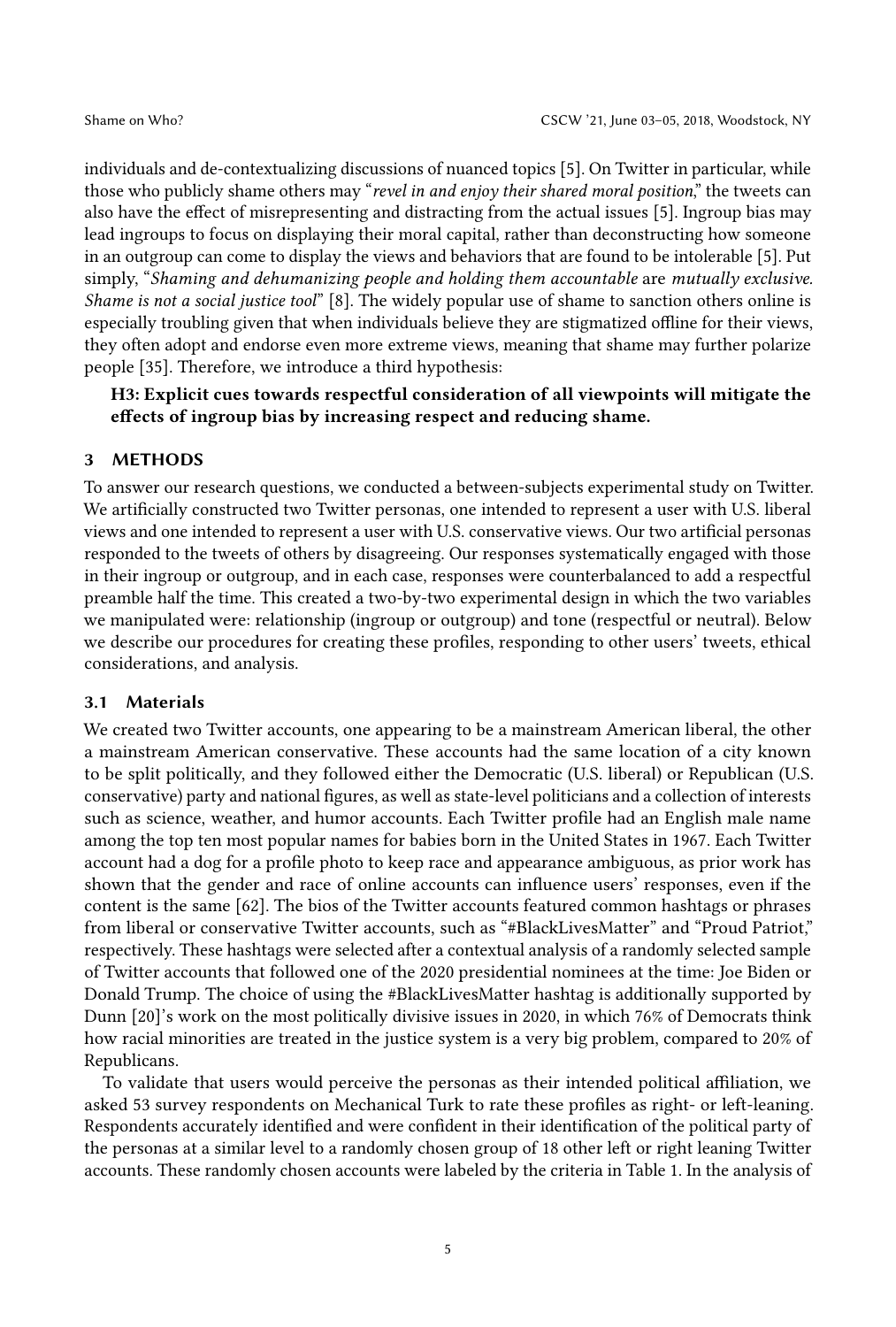our results, we discuss "ingroups" as generally expressing similar views, supporting similar party candidates, and perceived to be part of the same political party as validated in this survey.

<span id="page-5-0"></span>

|  | Table 1. Categorization guide for liberal and conservative Twitter accounts. We excluded leftists, alt-right, |  |  |  |  |
|--|---------------------------------------------------------------------------------------------------------------|--|--|--|--|
|  | and QAnon accounts from our experiment.                                                                       |  |  |  |  |

|                | Liberal                                                                                                                                                                                                                                              | Conservative                                                                                                                                                                                                                                                                                                                                                                                                                                                                          |
|----------------|------------------------------------------------------------------------------------------------------------------------------------------------------------------------------------------------------------------------------------------------------|---------------------------------------------------------------------------------------------------------------------------------------------------------------------------------------------------------------------------------------------------------------------------------------------------------------------------------------------------------------------------------------------------------------------------------------------------------------------------------------|
| Inclusion      | • States being liberal<br>· Hashtags in support of Biden or<br>Black Lives Matter (e.g. #RESIST,<br>#BlueWave2020, #BLM)<br>• Retweets/follows/voices<br>support for<br>Democratic politicians<br>• Uses phrase "Trump Virus"                        | • States being conservative<br>• Fox news followers<br>• "Proud" American, Patriot<br>• Mentions God and family values<br>• Retweets/follows/voices support for Republican<br>politicians, Trump                                                                                                                                                                                                                                                                                      |
| Exclusion      | Any of the leftist identifiers:<br>• States being leftist, socialist, or commu-<br>nist<br>• Support of progressive Democratic politi-<br>cians such as Bernie Sanders, Alexandria<br>Ocasio-Cortez exclusively<br>• Critique of mainstream liberals | Any of the alt-right or QAnon identifiers:<br>• Explicit mentions of Gab, Parler accounts<br>• Mentions "white nationalism" or other racist terms<br>• Profile photo of Pepe the Frog meme, classical statues,<br>or Nazis<br>• Explicit mentions of known conspiracy websites<br>and/or QAnon. (e.g. #WWG1WGA, human trafficking,<br>distrust of Democratic party and celebrities)<br>• Reference to the "truth" or "unity" beyond parties<br>• Crititque of mainstream media (#MSM) |
| Example<br>bio | Mom, Wife, Arts Adminstrator, Reader,<br>Sailor, Traveler. I would like to see my kids<br>have a bright future. #BlueWave2020                                                                                                                        | Family Man, Supporting our President everyday. Keep<br>America Great, No Excuses.                                                                                                                                                                                                                                                                                                                                                                                                     |
| Example        | No family in middle-class America is saying:                                                                                                                                                                                                         | ACA is useless. It just continues to line the pockets of                                                                                                                                                                                                                                                                                                                                                                                                                              |
| tweet          | "Thank goodness Mitch McConnell is eliminat-                                                                                                                                                                                                         | insurance companies because the deductibles are so high                                                                                                                                                                                                                                                                                                                                                                                                                               |
|                | ing the duty of employers to act reasonably                                                                                                                                                                                                          | that lower income people still can't afford medical care.                                                                                                                                                                                                                                                                                                                                                                                                                             |
|                | and protect employees from COVID." They<br>want a good outcome; not the dangerous out-                                                                                                                                                               | They still need to pay out of pocket. Raise Medicaid limits<br>if you really want to help low-income people.                                                                                                                                                                                                                                                                                                                                                                          |
|                | come businesses want in exchange for Senate                                                                                                                                                                                                          |                                                                                                                                                                                                                                                                                                                                                                                                                                                                                       |
|                | campaign donations.                                                                                                                                                                                                                                  |                                                                                                                                                                                                                                                                                                                                                                                                                                                                                       |

To create the script of tweets that each account would send, we selected a subset of issues that American voters said they considered "very big" or "moderately big" problems according to a June 2020 survey by Pew Research Center [\[20\]](#page-15-18). These topics included the U.S. national response to coronavirus, federal budget deficit, ethics in government, healthcare affordability, unemployment, and mail-in voting. The statements each persona made on each issue were developed to be in alignment with prominent politicians from the Democratic and Republican party during August 2020 (see Table [2\)](#page-7-0). We also reviewed left-leaning, right-leaning, and centrist media such as The New York Times, Fox News, and The Hill to validate that the statements we crafted aligned with the positions of liberal or conservative journalism. Determinations about media political biases were made by allsides.com $^1$  $^1$  and confirmed by mediabiasfactcheck.com $^2$  $^2$ . For each issue, the statements we created for the liberal and conservative accounts were designed to be similar in character count, formality, tone, and syntax.

<span id="page-5-1"></span><sup>1</sup>[https://www.allsides.com](https://www.allsides.com/media-bias/media-bias-chart)

<span id="page-5-2"></span><sup>2</sup>[https://www.mediabiasfactcheck.com](https://mediabiasfactcheck.com/about/)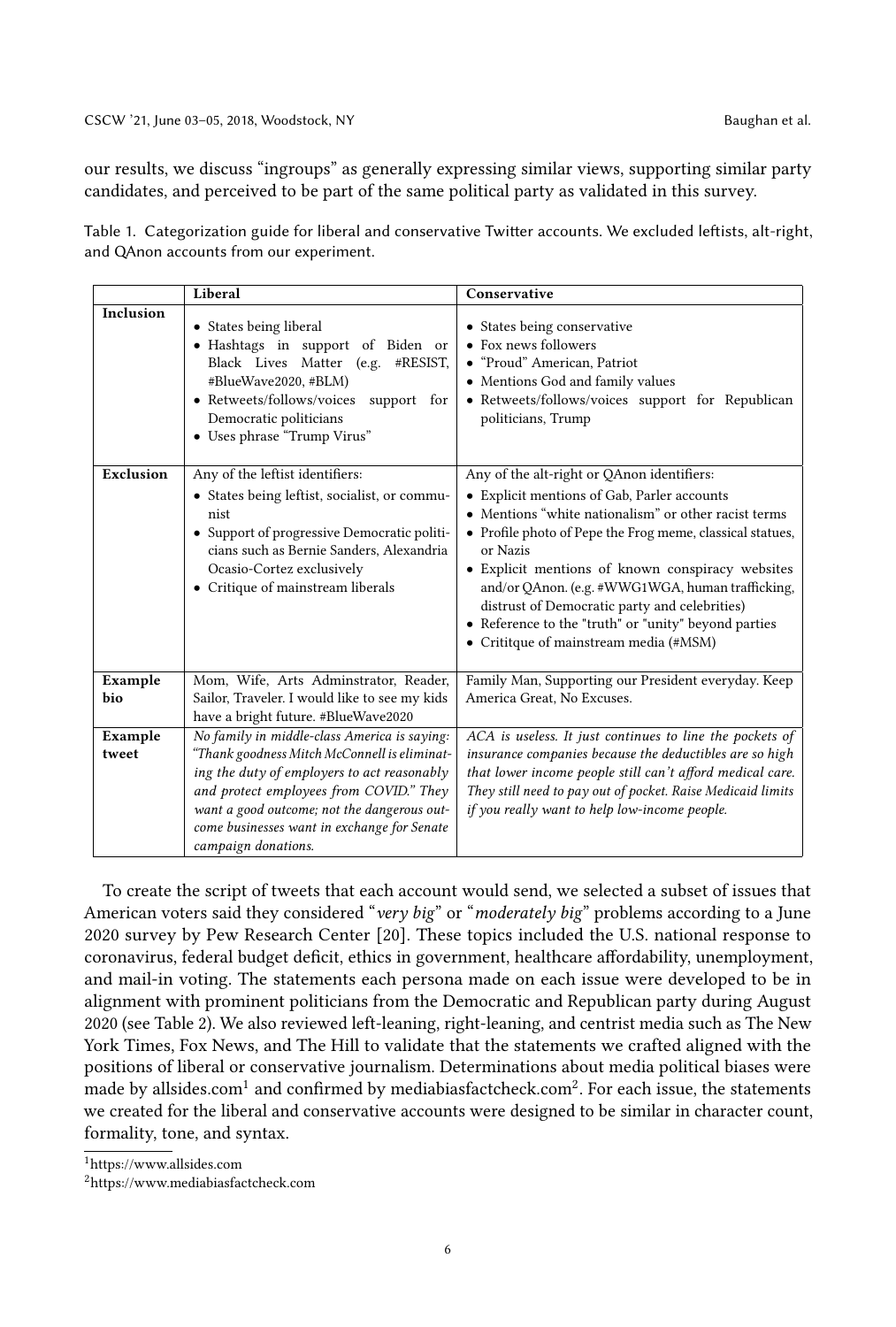To verify that these statements were perceived in the way we intended, we asked 77 participants on Mechanical Turk to rate the political leanings of each statement on a 5-point Likert scale from "very liberal" to "very conservative" and their confidence in their ratings. In all cases except for the intentionally duplicated coronavirus prompt (see Table [2,](#page-7-0) row 3), there was a statistically significant result of participants accurately rating the political leaning of each tweet. Therefore, after the analysis we added explicit identifiers to coronavirus arguments that stated, "As a [liberal/conservative]." Our sixth topic, mail-in voting, was added after this confirmatory analysis in response to a rise in the partisan discussion of this topic on Twitter and a decrease in discussions of other topics. Thus, our statements on this topic were not validated by Mechanical Turk workers, however, we added an explicit identifier to the tweets from the conservative persona to reinforce its identity. As discussions on Twitter do not always reflect the most important issues to voters [\[65\]](#page-17-11), we accepted this as a necessary mitigation strategy in order for our study to remain feasible.

When tweeting any one of these statements, we added either a neutral or respectful preamble per our experimental conditions. The respectful prompt was, "I respect your views, and I think..." The neutral prompt stated, "I disagree, because..." or the tweet was sent without any declaration of disagreement. These preambles were kept short, as prior work has shown that even a brief indicator of respect can have a significant effect [\[21\]](#page-15-3) and because Twitter has a 240-character limit per tweet. The tweet content contained slight deviations to maintain a conversational tone and not sound too scripted, as we tweeted in response to slightly different points raised on these topics.

#### 3.2 Subjects

Subjects were selected initially based on their stated stance in reply to a popular US politician or news site that tweeted on a topic listed in Table [2.](#page-7-0) We then evaluated their bios and recent tweets to categorize them as either liberal or conservative according to the criteria listed in Table [1.](#page-5-0) In developing a categorization method, three of the researchers on the project coded randomly sampled Twitter accounts as leftist, liberal, conservative, or alt-right/QAnon. The researchers iteratively revised code definitions and re-coded new accounts until 80% interrater reliability was achieved. We aimed to tweet at users who were based in the US and not bots. Subjects who explicitly stated being nationals of a different country were excluded, as were accounts that had been created since June 2020 with a non-human profile picture and/or no followers, similar to how prior works have identified bot accounts [\[45,](#page-16-16) [46\]](#page-16-17).

#### 3.3 Procedure

Every day for two weeks, a researcher logged into the liberal and conservative accounts and found 20 tweets per profile to reply to on the topics in Table [2.](#page-7-0) Ten of these conversations were with their political ingroup, and ten were with their political outgroup. Of these, half were explicitly respectful, and half were neutral, and these conditions were randomly assigned. In all instances, the researcher's tweet expressed disagreement with the subject, and it reflected the stance of its persona (i.e., the liberal persona always responded with a statement from the "Liberal" column in Table [2\)](#page-7-0). All tweets had to have occurred within the past 24 hours. We only responded to subjects one time and did not engage in follow-up. This resulted in 40 tweets in response to subjects per day for 14 days, with the exception of the first day and the day U.S. presidential candidate Joe Biden announced Kamala Harris as his vice-presidential running mate, which limited the amount of conversations on other political topics. One day we replied to tweets that occurred within the past 36 instead of 24 hours. This resulted in 531 total tweets sent during August 2020. We debriefed subjects and offered them \$5 USD compensation if they had responded to our tweets. Not all subjects accepted direct messages on Twitter, so we were not able to contact all of our subjects, but every person who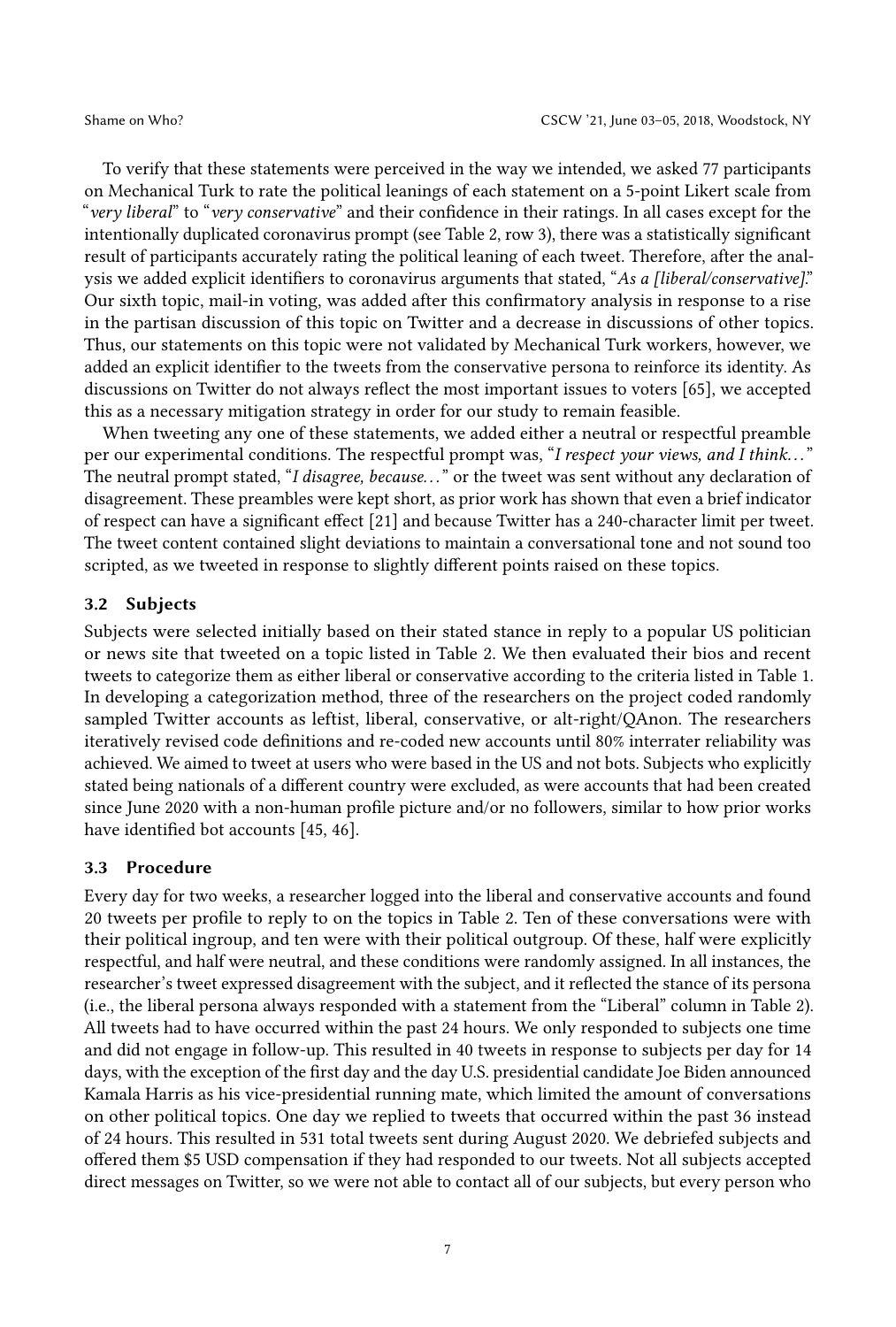accepted direct messages received debrief information and an offer for compensation, redthough none responded.

#### 3.4 Ethical Considerations

Our study involved deceiving people on Twitter and collecting data without their informed consent or debriefing. We carefully considered the risks and benefits to subjects when creating the study design and looked to prior literature that has engaged in similar practices for guidance. Hudson and Bruckman [\[28\]](#page-16-18) initially showed that obtaining consent is impractical in chatroom settings, as only 0.5% of participants chose to do so, and they conclude that obtaining a waiver of consent, which waives the requirement to obtain informed consent, is appropriate in such research. Munger[\[45\]](#page-16-16) was the first researcher to our knowledge to create Twitter "sock puppet" accounts, followed by Siegel and Badaan [\[53\]](#page-17-12) and Munger [\[46\]](#page-16-17). In these works, subjects were not debriefed on the deception used in the study. However, in our work we chose to debrief subjects and allow them several weeks to respond with questions or concerns. None of the subjects chose to receive compensation or remove their data.

There is of course some risk of discomfort inherent to having one's views challenged. To mitigate the extent to which participants might experience discomfort or the potential for this discomfort to

|                                | Liberal                                          | Conservative                                    |  |  |  |
|--------------------------------|--------------------------------------------------|-------------------------------------------------|--|--|--|
| Federal budget                 | The federal deficit will likely be over \$3.7T,  | We already have a federal deficit, and liberals |  |  |  |
|                                | thanks to Trump's administration's spend-        | wants to increase spending. The GOP is pro-     |  |  |  |
|                                | ing. Democrats are working to make sure          | tecting Americans and small businesses by       |  |  |  |
|                                | every American can survive the pandemic          | keeping taxes and federal costs low during      |  |  |  |
|                                | financially.                                     | this recession.                                 |  |  |  |
| Unemployment                   | Biden's unemployment plan can help work-         | Our economy is already in recession, the gov-   |  |  |  |
|                                | ers and businesses through the pandemic and      | ernment can't risk giving incentives so peo-    |  |  |  |
|                                | beyond. His plan's flexibility offers protec-    | ple prefer not to work more than return to      |  |  |  |
|                                | tion to workers and would lead to less layoffs,  | work. Unemployment not be a pay raise, just     |  |  |  |
|                                | helping the economy.                             | enough to get by in an emergency.               |  |  |  |
| National Response              | Deaths from the pandemic aren't due to any       | The same as the left                            |  |  |  |
| to COVID-19                    | single party or political figure. This situation |                                                 |  |  |  |
|                                | is changing so quickly, and we have to focus     |                                                 |  |  |  |
|                                | on our shared future rather than assigning       |                                                 |  |  |  |
|                                | blame. Our lives depend on it.                   |                                                 |  |  |  |
| <b>Ethics</b><br>in<br>Govern- | Trump's administration has shown too many        | Democrats claim they have more than cir-        |  |  |  |
| ment                           | suspicious behaviors to think there hasn't       | cumstantial evidence that there was collu-      |  |  |  |
|                                | been something to cover up. We need an           | sion between Trump and Russia, but we           |  |  |  |
|                                | AG & justice system that holds everyone ac-      | haven't seen it. We can't allow this discredit- |  |  |  |
|                                | countable equally, including our leaders.        | ing of the legally elected President.           |  |  |  |
| Healthcare                     | Healthcare should be affordable for everyone,    | Obamacare doesn't work - for the country        |  |  |  |
|                                | especially during this pandemic. Building on     | or its citizens. The ACA has led to very high   |  |  |  |
|                                | the ACA and incorporating Medicare will          | costs for American people and businesses.       |  |  |  |
|                                | help every American get the care they need.      | The middle class is suffering due to govern-    |  |  |  |
|                                | Healthcare is a human right.                     | ment failures.                                  |  |  |  |
| <b>Mail-In Voting</b>          | It is unfortunate to see that voting by mail is  | There's a lot of fear that mail-in voting could |  |  |  |
|                                | now political. I live in WA state, where mail-   | lead to fraud. I'm a conservative myself, and   |  |  |  |
|                                | in voting has occurred securely for years,       | I've lived in WA for years, which has mail-in   |  |  |  |
|                                | with any fraud caught quickly. Even Fox          | voting. It's never been an issue. These fraud   |  |  |  |
|                                | News reports that it is safe to vote by mail.    | criticisms are unfounded.                       |  |  |  |

<span id="page-7-0"></span>Table 2. The scripts that each account executed daily. An explicitly neutral phrase ("I disagree, because...") or respectful phrase ("I respect your views, and I think...") was added as a preamble to these statements.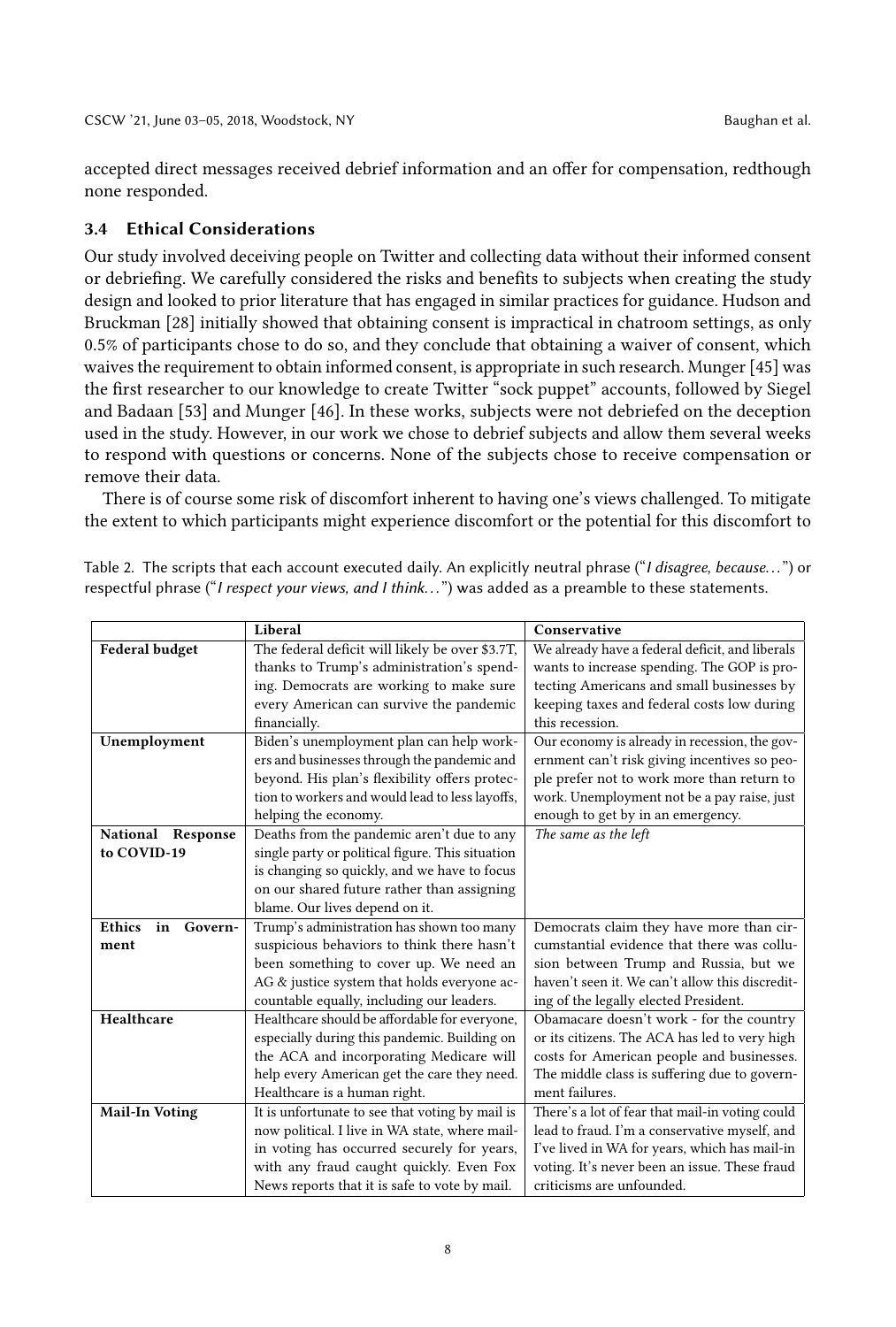be harmful, we stated only established facts and expressed mainstream views, presented via neutral and respectful tones. We took great care not to incorporate inflammatory or shaming language in our study materials, or contribute to extremist narratives or disinformation campaigns, so as to not "poison the stream to see how the fish respond." This limits our study's scope, however, this limitation was ethically necessary.

Given the public and conversational nature of Twitter, we believe our research activities presented no further risk than is already present in using such a platform, which is known to contain both genuine and non-genuine political interactions, and they comprised a minute proportion of the overall volume of political conversations on Twitter. Our study script and subject responses have been paraphrased to protect subject privacy. Our university's IRB approved our data collection methods.

#### 3.5 Analysis

redHere, we describe the data we collected and how we qualitatively coded it in preparation for quantitative analysis. Of the 531 tweets we posted, 141 received at least one reply. When two or more people tweeted separately in response to our prompt, those were considered separate responses. This resulted in 178 responses from unique subjects. Anyone who replied who was not the original subject was categorized as conservative, liberal, or neither based on the criteria in Table [1;](#page-5-0) anyone who was "neither" was removed, for a final total of 163 tweets used in the following analysis.

3.5.1 Qualitative Coding. We were interested primarily in observing instances of respectful or shaming responses, as respect creates tolerance for different perspectives [\[21,](#page-15-3) [32\]](#page-16-7), whereas shame is used to police "unacceptable" outgroup views, and create distance from an outgroup [\[61\]](#page-17-3). As such, we coded the 163 responses for presence of language that was respectful, shaming, or neither. To do so, three members of the research team conducted iterative, blind closed-coding on the replies. We reviewed the codes three times separately, and iterated until we arrived at the following final codebook:

- Shaming classifications required 1) the user to directly reference the research persona, and 2) in referencing the research persona, describe them or their stance with language that imposed a socially undesirable identity or degraded them personally [\[39\]](#page-16-19). These slights might have been subtle or understated, as long as they satisfied these dimensions. Statements that shamed people or groups (such as political parties) other that the original poster were not automatically considering shaming. Tweets that showed strong negative affect, anger, or even hostility toward the original poster were not automatically considered shaming. An example shaming tweet is, "Did you ever hear of the f-king pandemic. The budget grew faster under all presidents put together and that's the truth. I hope you're not one of leftwing loonies moving to FL because of the looters and high taxes in your leftwing state. If so, don't come."
- Respectful classifications required the user to be dignity-affirming and imply or state equal consideration of viewpoints, even under disagreement. Language markers of respect were drawn from prior work in natural language processing [\[60\]](#page-17-13) and social psychology [\[21\]](#page-15-3), including gratitude, semantic softeners (also known as "hedging"), an appeal towards shared values such as democracy, or understanding or agreement towards some aspect of the argument. For example, "Fair enough. The problem is, what are the solutions? One side wants to lock down the country. Neither side wants to provide people with aid without adding in a separate agenda. So, given that dynamic, the real solution is (oddly enough) term limits and getting money out of politics."
- Tweets categorized as "neither" met none of the above requirements, and they encompassed a wide range of tone and sentiment, from openly hostile and challenging to simple agreements.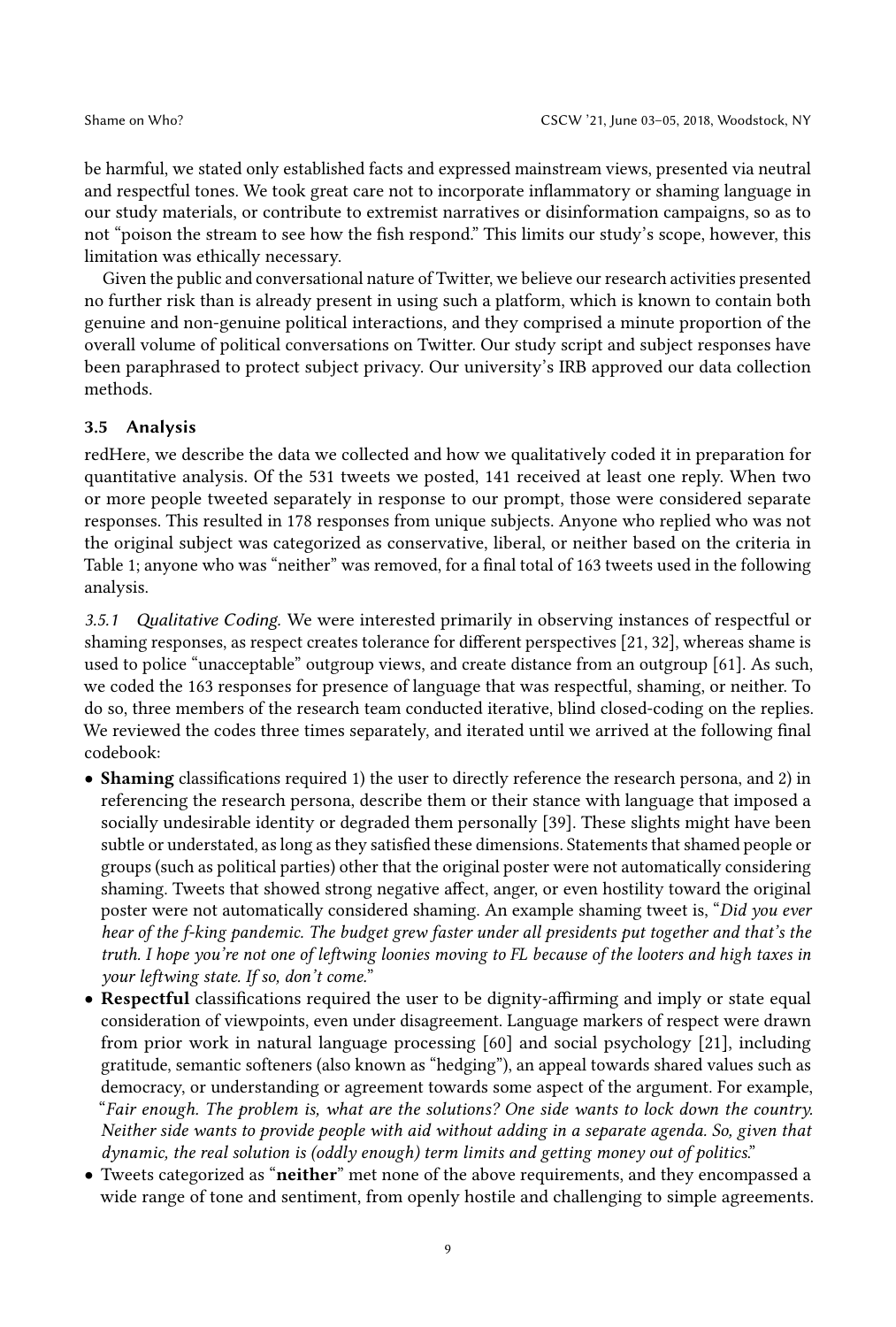For example "Biden has been in politics for what, 50 years? His time has come and gone. We need change and new ideas, whereas his are beyond dated. Have a good night," and "They're lying to you. Democratic politicians all belong in prison with the RINOs! Trump 2020."

In our last round of coding, two coders were in absolute agreement on the categorization of tweets (Cohens  $\kappa$  = 1.00). The first author then re-coded the entire dataset according to the codebook, and any tweets that were considered unclear ( $n = 23$ ) were isolated and re-coded by the three coders until agreement had been reached.

3.5.2 Quantitative Analysis. We used the coded responses to conduct a series of quantitative analysis, consisting of multinomial logistic regressions and Chi-square tests. Our multinomial logistic regression analysis contained response type [shame | respect | neither] as the dependent variable and prompt type [respectful | neutral], relationship [ingroup | outgroup], the interaction between prompt type and relationship as independent variables. When we designed this experiment, we anticipated that the people we replied to would be the only ones who responded to our tweets. However, we found that the original recipients and new users replied in similar proportion ( $\chi^2(1)$  = 0.38,  $n.s.$ ), so we added this as an independent variable [recipient | newcomer] to our regression. There was no distinguishable interaction effect between prompt type and relationship, so it was removed from the model.

Chi-square and post hoc tests were corrected for multiple comparisons using the Holm-Bonferroni method. Note that multinomial logistic regressions generate model coefficients with regards to a "reference category." For instance, to understand the impact of various predictive variables on the responses we coded, we will see a coefficient for shaming and respectful responses, but not "neither" responses, as "neither" comprises the reference category. All statistical tests were conducted in R and are submitted as part of the supplementary materials.

#### 4 RESULTS

<span id="page-9-0"></span>In our experiment, we evaluated how introducing respect changed the tone of disagreements between people in political ingroups and outgroups. Of the 163 responses we received, 26 were respectful, 33 were shaming, and 104 were neither shaming nor respectful. See Table [3](#page-9-0) for counts of how responses were distributed. and Table [4](#page-10-0) for the results of the multinomial logistic regression.

|                | Relationship |         |                       | Prompt | Responder |            |  |
|----------------|--------------|---------|-----------------------|--------|-----------|------------|--|
|                | Outgroup     | Ingroup | Respectful<br>Neutral |        | Recipient | <b>New</b> |  |
| Respectful     | 16<br>10     |         |                       | 19     |           | 20         |  |
| <b>Shaming</b> | 28           |         | 23                    | 10     | 17        | 16         |  |
| <b>Neither</b> | 55           | 49      | 73                    | 31     | 56        | 48         |  |
| <b>Totals</b>  | 93           | 70      | 103                   | 60     | 70        | 93         |  |

Table 3. Number of responses received across categories.

#### 4.1 H1: Shared Political Identity Correlates with More Respect and Less Shaming

The multinomial logistic regression revealed that when people shared the same political identity as our persona, they were more likely to reply to our prompts with respect than when their political identity differed ( $\beta = 0.99$ ,  $p = .048$ , odds ratio = 2.69). When they shared the same political identity as the persona, they were also less likely to reply to our prompts with shaming responses  $(\beta = -1.66, p = .0018, \text{ odds ratio} = 0.19)$ . This is consistent with H1, in which we predicted shared political identity would be associated with more respectful language and differing political identity would be associated with more shaming language. When people's identity differed from that of the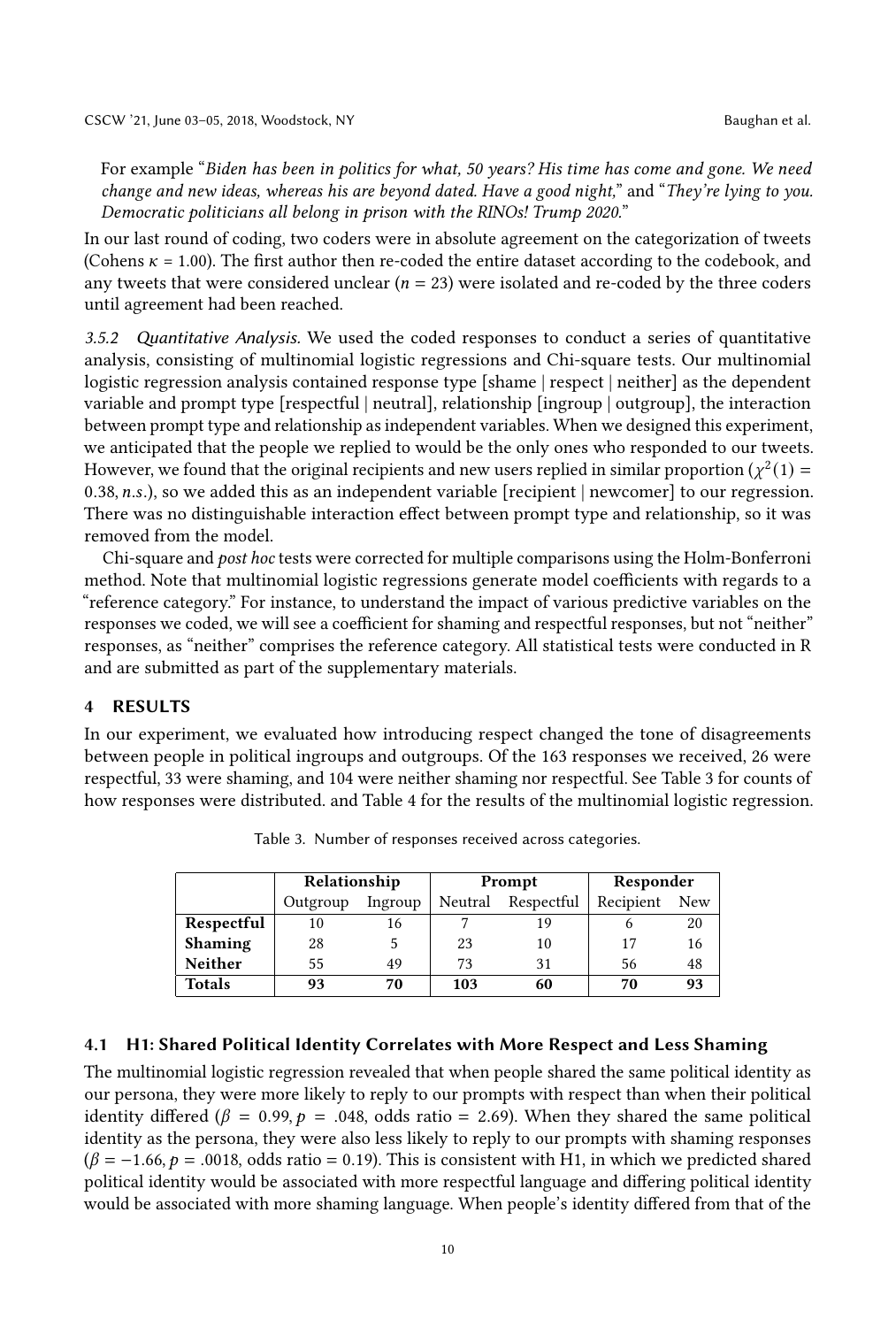<span id="page-10-0"></span>

| Response Type  | Independent Variables    |         | se   | Ζ       | odds ratio | Þ      |
|----------------|--------------------------|---------|------|---------|------------|--------|
|                | <b>Shared Identity</b>   | 0.99    | 0.50 | 1.98    | 2.69       | 0.048  |
| Respectful     | <b>Respectful Prompt</b> | 1.91    | 0.52 | 3.67    | 6.75       | 0.0002 |
|                | Original Recipient       | 0.80    | 0.54 | 1.47    | 2.22       | 0.14   |
|                | Intercept                | $-3.43$ | 0.65 | $-5.26$ | 0.03       | 0.00   |
|                | <b>Shared Identity</b>   | $-1.66$ | 0.53 | $-3.12$ | 0.19       | 0.0018 |
| <b>Shaming</b> | Respectful Prompt        | $-0.20$ | 0.46 | $-0.43$ | 0.82       | 0.67   |
|                | Original Recipient       | $-0.20$ | 0.42 | $-0.47$ | 0.82       | 0.63   |
|                | Intercept                | $-0.50$ | 0.35 | $-1.41$ | 0.61       | 0.15   |

Table 4. Results of the multinomial logistic regression.

persona who disagreed with them, they were also marginally more likely to respond, as revealed by a Chi-square test  $(\chi^2(1) = 3.25, p = 0.07, \text{see Table 3}).$  This may mean people are more motivated to respond to defend themselves during disagreements with someone from an outgroup.

#### 4.2 H2: Respect Leads to More Respect, but Does Not Impact Shaming Responses

Unsurprisingly, respectful prompts were positively correlated with respectful responses ( $\beta$  = 1.91,  $p = .0002$ , odds ratio = 6.75). However, there was not a significant correlation between respectful prompts and shaming responses ( $\beta = -0.20$ ,  $p = 0.67$ , odds ratio = 0.82). This result is surprising, as we anticipated that respect would also result in reduced shaming language. A Chisquare analysis revealed that neutral prompts received more shaming replies ( $n = 23$ ) than respectful prompts did ( $n = 10$ ,  $\chi^2(1) = 5.12$ ,  $p = 0.037$ ), however, this result may not have been impactful enough to significantly factor into the multinomial model when considered amongst the other independent variables. We found that overall, people responded more to neutral prompts ( $n = 103$ ) than respectful prompts ( $n = 60$ ,  $\chi^2(1) = 11.34$ ,  $p < .001$ ). This is explained by people replying to neutral prompts with twice the number of responses that were neither shaming nor respectful  $(n = 73)$  relative to the response rate to respectful prompts  $(n = 31, \chi^2(1) = 16.96, p < .001)$ .

# 4.3 H3: Using Respect with the Outgroup Yields Similar Quality Discourse to Neutrality with the Ingroup

Most notably, our results revealed no detectable difference between using respectful prompts with *outgroups* and using *neutral* prompts with *ingroups* ( $\chi^2(6) = 6.85$ ,  $p = 0.76$ ). See Table [5](#page-11-0) for an overview of post hoc pairwise multinomial logistic regressions and Fig. [1](#page-11-1) for how prompt type and relationship impact type of response received. This suggests that introducing respect into a conversation with an outgroup leads to similar quality discourse as neutral discussion in ingroups. While it appears that ingroup conversations may benefit from respectful cues more than outgroup conversations do  $(\chi^2(6) = 14.87, p = .085)$ , it is promising to see that of respect has the ability to elevate the tenor of discourse in both ingroup and outgroup disagreements. It is also interesting that there is no significantly distinguishable difference in comparing outgroup conversations under neutral and respectful prompts ( $\chi^2(6) = 3.94$ ,  $p = 0.76$ ), but there is for ingroups ( $\chi^2(6) = 19.56$ ,  $p = .017$ ) indicating that ingroup conversations are most influenced to reciprocate prosocial cues online. In fact, when respect was used in ingroup disagreements, the amount of shaming responses was reduced to zero.

#### 5 DISCUSSION

Our experimental results confirm the existence of ingroup bias in Twitter users' responses to political disagreements. Specifically, we saw that people were more likely to respond with respect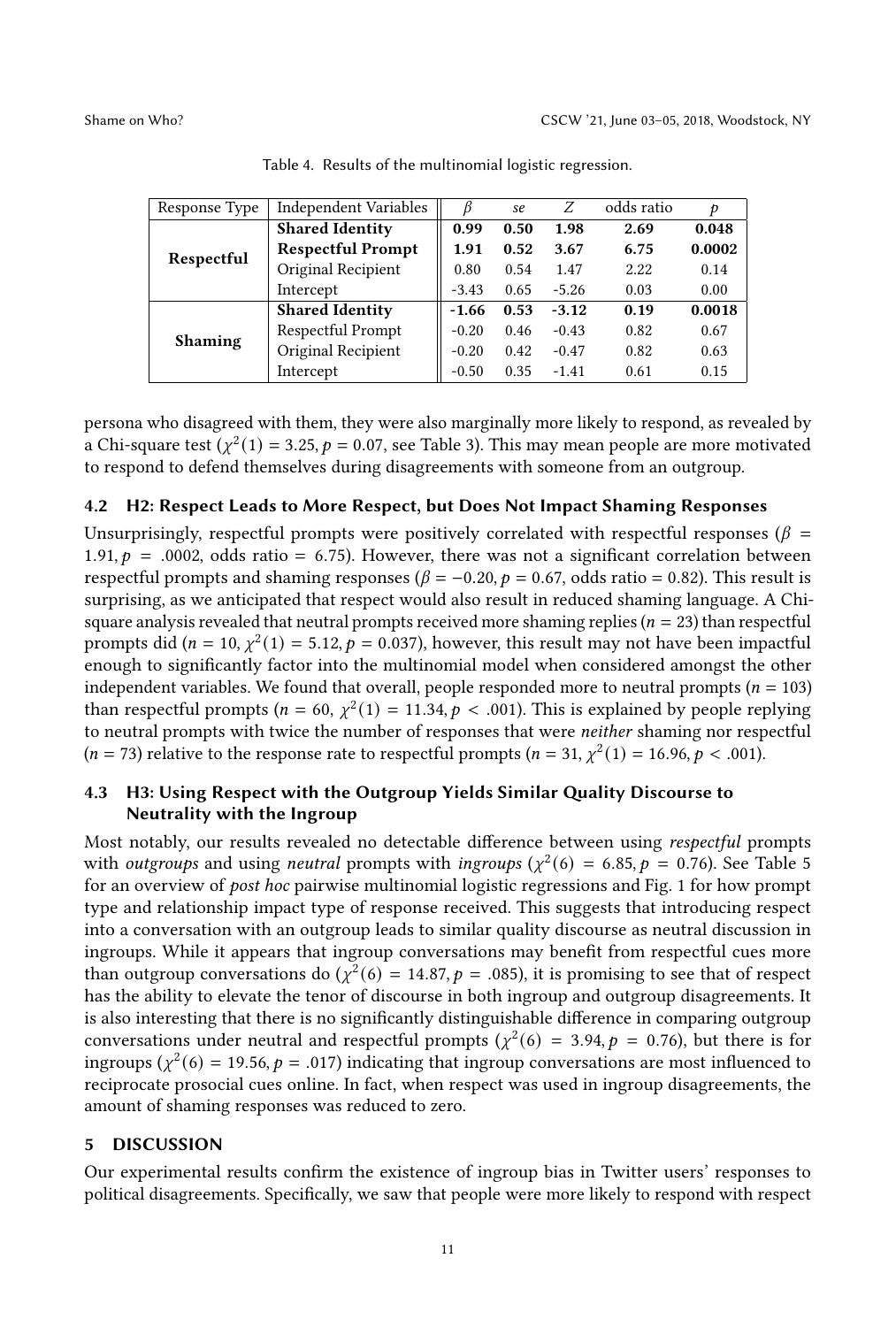<span id="page-11-1"></span>

Fig. 1. Percentage of shaming and respectful responses across relationships and prompt types. We can see that outgroup responses with respectful prompts and ingroup responses with a neutral prompt have similar levels of shaming and respectful discourse. While not displayed in the graph "neither" responses are factored into the percentage calculations.

<span id="page-11-0"></span>Table 5. Post hoc tests on how relationship and prompt type influence receiving respectful, shaming, and neither responses. Ingroups benefit the most from using respect, both compared to outgroup conversations with respect and neutrality within ingroup. Most notably, respectful outgroup disagreements yield similar quality discourse as neutral ingroup disagreements.

| <b>Conversation Type</b>           | <b>Conversation Type</b>           | d f |        |         |
|------------------------------------|------------------------------------|-----|--------|---------|
| Ingroup & Respectful ( $n = 22$ )  | Outgroup & Respectful ( $n = 38$ ) |     | 14.865 | 0.085   |
| Ingroup & Respectful ( $n = 22$ )  | Ingroup & Neutral ( $n = 48$ )     | 6   | 19.56  | 0.017   |
| Ingroup & Respectful ( $n = 22$ )  | Outgroup & Neutral ( $n = 55$ )    | 6   | 29.96  | $-.001$ |
| Ingroup & Neutral $(n = 48)$       | Outgroup & Respectful ( $n = 38$ ) |     | 6.85   | 0.76    |
| Outgroup & Respectful ( $n = 38$ ) | Outgroup & Neutral ( $n = 55$ )    | 6   | 3.94   | 0.76    |
| Ingroup & Neutral ( $n = 48$ )     | Outgroup & Neutral ( $n = 55$ )    | 6   | 7.81   | 0.76    |

when we used an ingroup profile and more likely to respond with shaming language when we used an outgroup profile. One surprising result was that outgroup members responded to our prompts far more often than ingroup members. We were also surprised to find that people were more likely to reply to neutral prompts than respectful ones. We theorize that outgroup status and neutral prompts create more face-threatening situations for recipients, and as such, people may feel more compelled to defend themselves from these face-threats and associated feelings of shame. This is supported by research which shows that ingroup members are motivated to negatively evaluate information that threatens their collective identities [\[15\]](#page-15-11).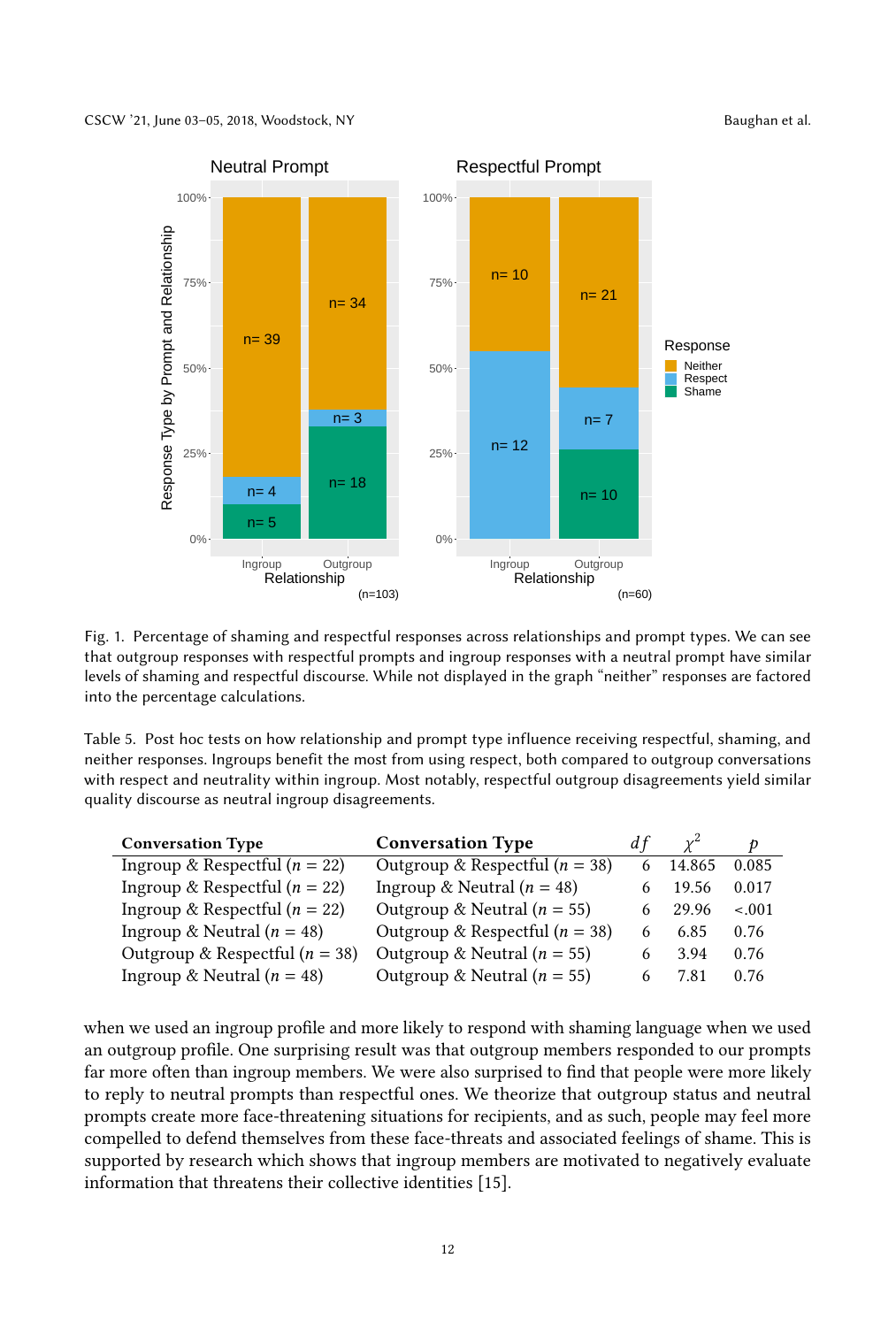However, by adding respect to a statement of disagreement, the tone of the conversation shifted such that there was no statistically detectable difference between outgroup members' responses to respectful prompts and ingroup members' responses to neutral prompts. Prior work has shown that manipulating an individual's perception that they are respected and considered as equally as outgroup members causally influences them to have a less biased view of outgroup arguments [\[21\]](#page-15-3). Our results confirm this work and take it a step further: introducing respect also impacts people's behavior, such that it lessens the effects of ingroup bias. We further show that an online, text-based environment provides sufficient affordances for respect cues to trigger this response. This suggests a mechanism by which users might improve the tenor of disagreements online—conversations which are a crucial element of a pluralistic society and, today, fraught with hostility.

Surprisingly, respectful and shaming language made up a relatively small proportion of the responses we received (16% and 20% respectively). While analysis along other dimensions of language online were ultimately out of scope for this study, it does raise the question of what other elements of users' responses are worth evaluating during political disagreements. In particular, it raises the question of how people experience shaming online – are there messages people receive that are not shaming under our definition, but still produce feelings of shame for recipients? Does hostility towards another member of an ingroup evoke feelings of shame? Future works could more deeply explore what leads to feelings of shame online, and how people absorb or distance themselves from shame directed towards others online. Additionally, the fact that using respect did not have an influence on receiving shaming responses indicates that a different intervention may be more effective for reducing shaming online. Future works could evaluate people's motivations for using shame during disagreements and how to build resilience in the face of shame.

Our experiment shows that a relatively small adjustment to language ("I respect your views") can yield significant positive changes to the tone of discourse. And, it has been shown that online social cues tend to yield reciprocal social cues [\[10\]](#page-15-19), which suggests that once respectful dialogue begins, it will continue. To invoke such respectful dialogue, a variety of implicit and explicit nudges can be employed through interaction design, as prior works have found that the design of online platforms influences perceptions of arguments [\[3\]](#page-15-2). For instance, organization of content on a page and how interactions with other users are scaffolded can have drastic impacts on how users behave on a site [\[38,](#page-16-20) [54,](#page-17-14) [56\]](#page-17-15). Interfaces that are intentionally designed to promote thoughtfulness can inspire users to be more thoughtful [\[56\]](#page-17-15), and interaction design that explicitly encourages reflective "listening" online causes users to consider others' perspectives more deeply [\[38\]](#page-16-20). Even microinterventions such as CAPTCHAs that prime users to experience low-arousal positive emotions can significantly increase the positivity and social connectedness in subjects' posts online [\[50\]](#page-17-16). As such, it may be possible for designers to craft interventions on social media to encourage the respectful cues that we found to improve discourse in our study.

Social media platforms might also promote respectful disagreements through algorithmic adjustments. Prior works have found that, today, more negative and emotionally divergent (high positive and negative sentiment) tweets are more likely to go viral [\[31\]](#page-16-21), and users who post shaming content tend to get more followers [\[2\]](#page-15-15). Twitter's timeline algorithm decides what is shown to users based on features of tweets (such as the number retweets or likes), features of the tweet's author, and tweets each user has found engaging in the past [\[36\]](#page-16-22). These algorithmic decisions may currently reinforce a cycle of ingroup and outgroup ideals, in which users respond by shaming views or people they disagree with, which distances them from the outgroup [\[64\]](#page-17-7). In turn, algorithms promote content users have interacted with, which may continue to strengthen the ingroup identity in a way that highlights negative content [\[31\]](#page-16-21), further driving a divide between ingroups and outgroups. This may lead people to further dehumanize and become frustrated towards outgroup members, leading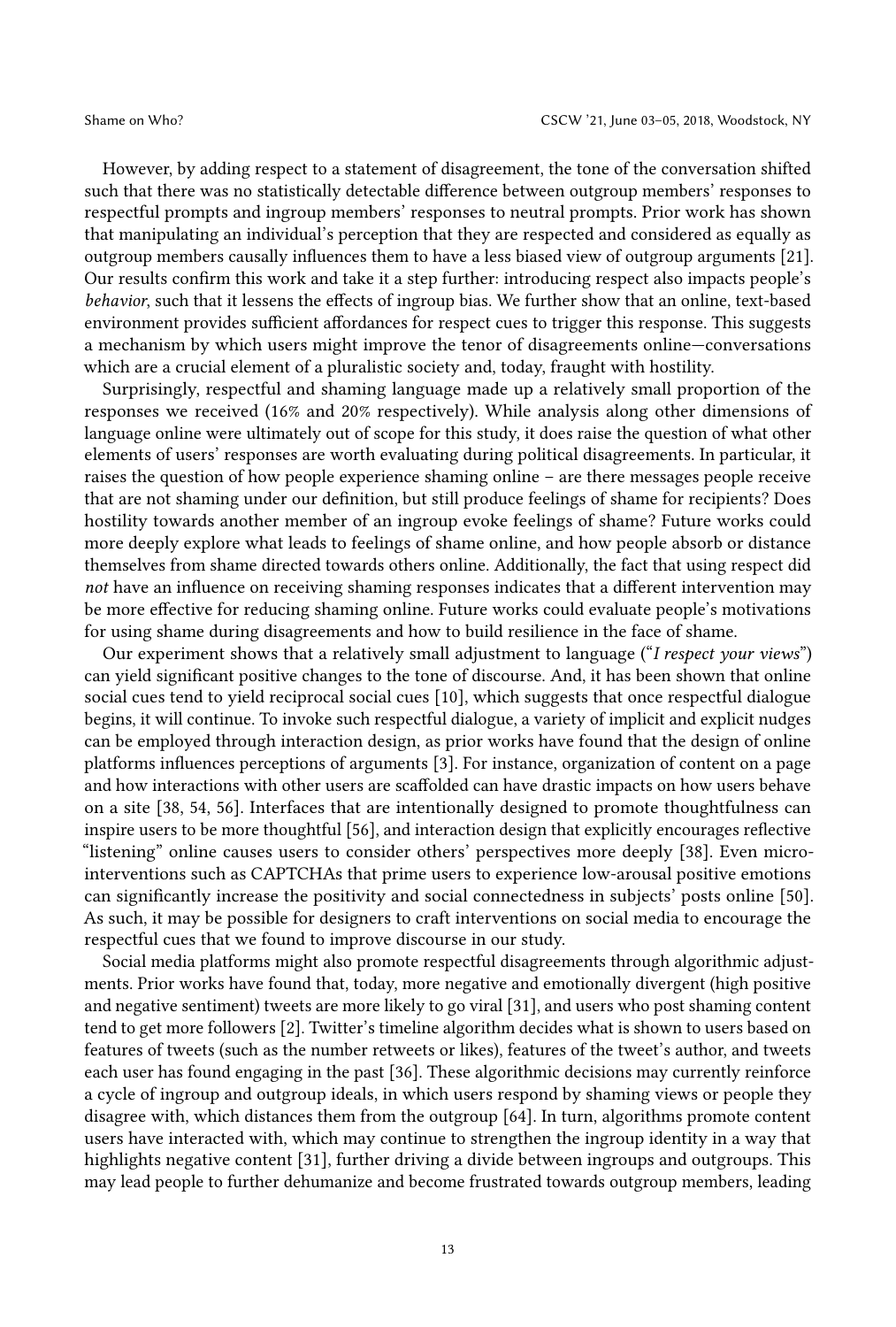to more interpretation of neutral stances as shaming or negative, sparking defensiveness, and continuing a cycle of shaming and polarization.

redIt is also important to note that our analysis revealed that outgroup disagreements did not measurably improve through the introduction of respectful language. While shaming responses did decrease (from  $n = 18$  to  $n = 10$ ) and respectful responses increased (from  $n = 3$  to  $n = 7$ ), these changes were not statistically significant. In contrast, respectful disagreement did measurably improve the tone of ingroup responses. This may explain some of the feelings of futility of online political disagreements - efforts to improve discourse do not necessarily result in improved outcomes. One possible approach to address this is to emphasize a shared, broader group identity during disagreements. For instance, in the context of our study, emphasizing shared identity as Americans, or along other demographics and interests, could have been more impactful. Emphasizing common ground with others could be more important than equality-based respect, and future works could explore how such an intervention elevates discourse.

Future works may also focus on building shame resilience online. Brown [\[7\]](#page-15-13)'s work identifies "critical awareness" of the socio-cultural influences on shame as a mechanism for normalizing and contextualizing shame experiences, as opposed to low critical awareness, which leads to reinforcing shame. That is, by helping people understand the universality of shaming experiences and giving them language to deconstruct it, they become more skilled in processing and moving past feelings of shame. An intervention as simple as informing users about how people's behaviors become more uninhibited online, and how ingroup dynamics impact how people communicate, may lead to more critical awareness of the prevalence of shaming online and help users maintain more emotional distance from shaming messages they receive. Another aspect of shame resilience is the construct of "reaching out" [\[7\]](#page-15-13), in which one person seeks support about shame experience from another. With the right relational support, people can name and identify common experiences, create change, and even share knowing laughter about their shame experiences. This opposes remaining alone and feeding shame with secrecy and silence, which limits opportunities for change [\[7\]](#page-15-13). A potential intervention for people experiencing shame during online discussions may be to connect to a peer support network, dedicated to supporting people feeling shame as a result of interactions in the public sphere online. Given the rise of concern over public shaming online, this could be a very timely sociotechnical intervention.

Some may disagree that social media platforms should try to nudge users towards particular behavior or styles of discourse. However, we argue that this is likely already occurring, given the prevalence of negative, shaming, and argumentative content online [\[2,](#page-15-15) [10,](#page-15-19) [31\]](#page-16-21). Social media platforms are normative and influence behavior (whether they intend to or not), platforms and their users could benefit from intentionality regarding such norms. Stanfill [\[54\]](#page-17-14) states that by utilizing Foucault and Ewald [\[22\]](#page-15-20)'s concept of power as productive, designers can encourage particular actions (such as respect) in addition to forbidding undesired ones (such as abusive language). Additionally, researchers have found evidence that popular social media sites are not as valueneutral as they might aspire to be [\[12,](#page-15-21) [34,](#page-16-23) [43\]](#page-16-24). As long as products exist which scaffolding users' interactions online, there is a responsibility to do so in the least harmful and biased way possible. Incorporating changes towards more intentional and respectful interactions may change the tenor of online arguments for the better.

#### Limitations

There are a few notable limitations to consider in this work. The first is that we used profiles that implied a male identity to the user. The lack of diversity among personas prevents the study from making clear claims about race. We mitigated the effects of appearance in our interactions by using an animal profile photo, however, because of what is known about prejudice and its influence on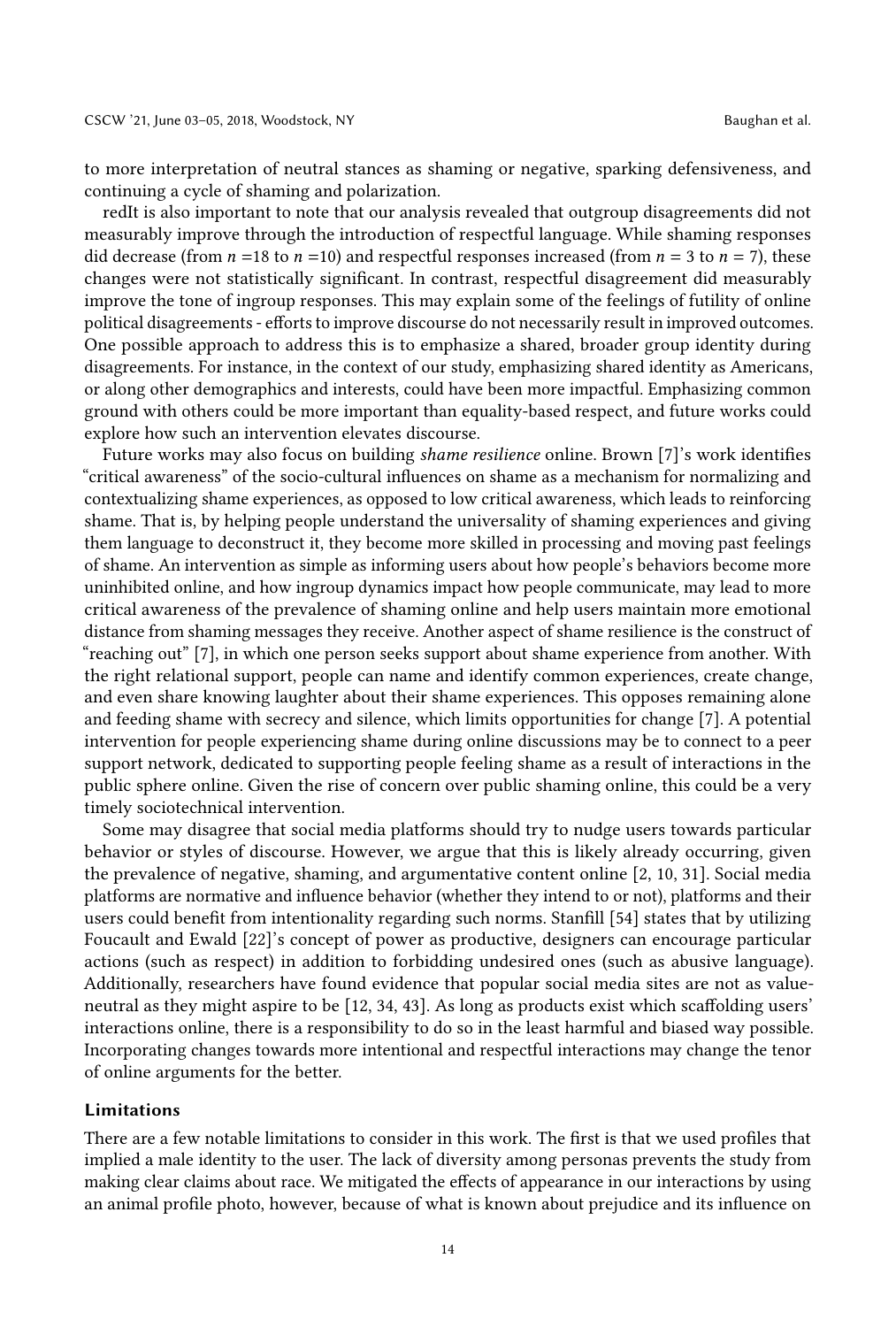online harassment [\[11,](#page-15-22) [45,](#page-16-16) [62\]](#page-17-10), having an English, masculine name likely protected these accounts from more frequent hostility and shaming. Future works could explore how intersectional identities across race and gender influence ingroup dynamics during political disagreements. Additionally, as we designed our study for ecological validity, there may be unmeasured demographic differences driving the use of respect or shame. For instance, it would be interesting to couple an experimental design such as ours with an evaluation of whether the users responding are more often challengeseeking or challenge-averse [\[47\]](#page-16-8) and how shame resilience [\[7\]](#page-15-13) shapes argument tenor. Additionally, while we grouped subjects within categories of political ideology, ascription of values and identity based on tweets and Twitter profiles does not capture the full spectrum of political beliefs. Finally, we captured a relatively small sample of tweet responses ( $n = 163$ ), which limits the statistical power of our sample. However, we did meet the sample size guidance for multinomial logistic regressions, which recommends at least 10 observations per independent variable.

Additionally, we approached political discourse with the assumption that shame is generally toxic and unwarranted, and respectful disagreement with tolerance for different opinions is desired. However, respect is not always clearly superior. At its worst, signifiers of respectful discussion can be manipulated by malevolent actors in order to win converts to an extreme cause [\[59\]](#page-17-17). The common alt-right tactic of "love bombing"–inundating a potentially receptive person with supportive commentary with an aim towards making an extremist position seem reasonable–is a crucial example in which respectful language can be harmful. Therefore, it remains important to note that in an age when irony, insincerity, and platform-manipulation are commonplace features of social media, we cannot always regard seemingly respectful or positive conversation at face value. Future works on the sincerity of the use of respect in online political discussions may yield important insights to combat these insidious interactions. Similarly, there is a limit to the power and suitability of politeness and respect to improve online discourse. For instance, when people hold political views which are intended to disempower others, such as through racism, sexism, ableism, transphobia, and/or homophobia, respect may actually make such ideas palatable to a mainstream audience and actually be dangerous. It is important to limit the applicability of our findings to mainstream political views on public policy that do not intend to disempower others.

#### 6 CONCLUSION

We set out to discover whether respectful language impacts political arguments online across ingroup and outgroup discussions. We found that ingroup bias does impact the use of shaming and respectful language during political arguments online, by increasing the amount of shaming language and reducing respect. However, we also found that introducing respect can change the tone of a disagreement by increasing respectful language. We note with optimism the possibility that the tone of online disagreements may be influenced towards cycles of more respectful engagement and reduced shaming through targeted sociotechnical, algorithmic, and design interventions. We make the argument that social media platforms should be intentional about how their platforms influence norms and behavior, and that it is possible to influence people's language during online disagreements for the better.

#### ACKNOWLEDGMENTS

We would like to thank Casey Fiesler and the ACM SIGCHI Research Ethics Committee for their feedback on our experiment. We also would like to thank our reviewers who helped strengthen our paper. This work was partially funded by Facebook.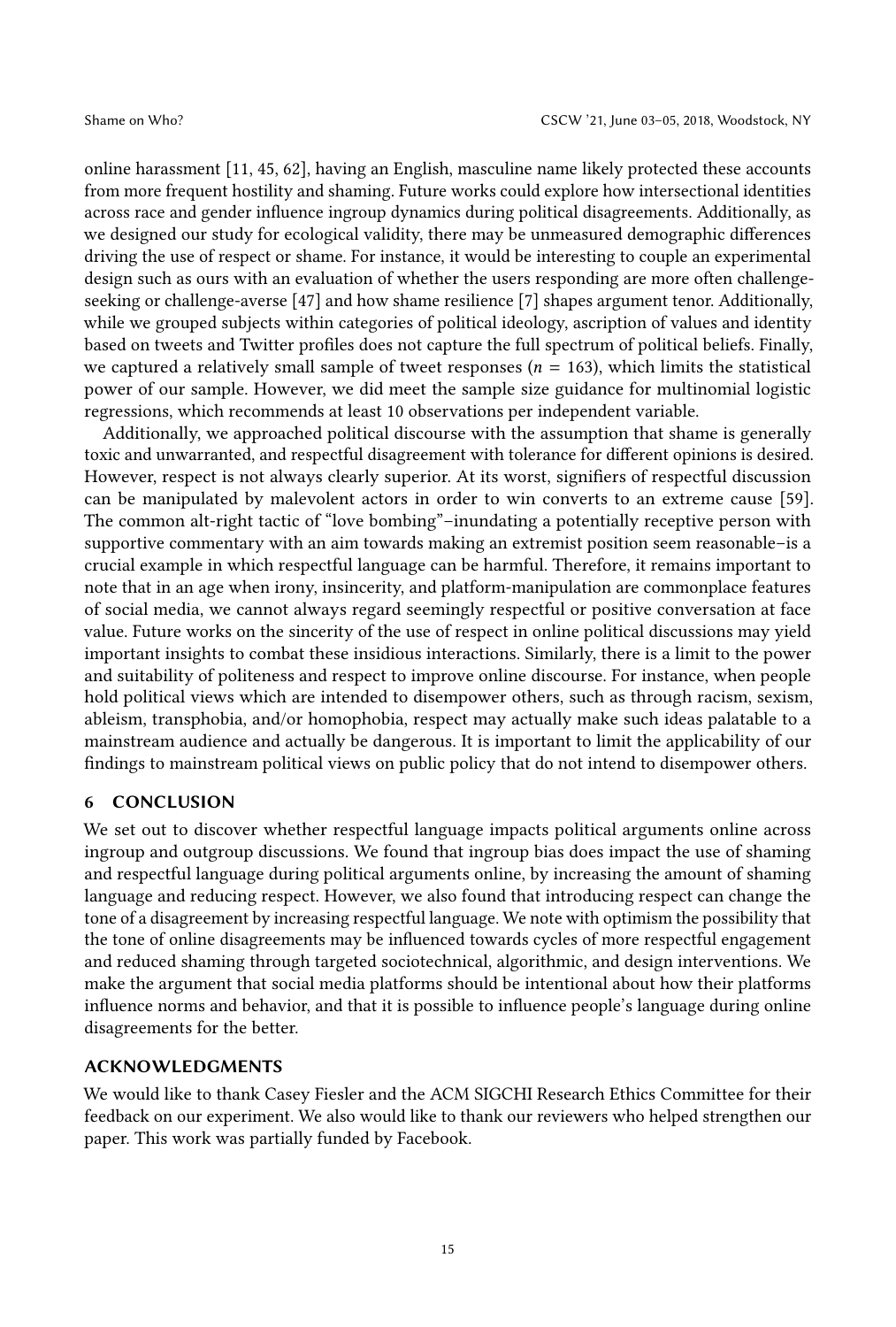#### REFERENCES

- <span id="page-15-6"></span>[1] Eytan Bakshy, Solomon Messing, and Lada A Adamic. 2015. Exposure to ideologically diverse news and opinion on Facebook. Science 348, 6239 (2015), 1130–1132.
- <span id="page-15-15"></span>[2] R. Basak, S. Sural, N. Ganguly, and S. K. Ghosh. 2019. Online Public Shaming on Twitter: Detection, Analysis, and Mitigation. IEEE Transactions on Computational Social Systems 6, 2 (2019), 208–220.
- <span id="page-15-2"></span>[3] Amanda Baughan, Justin Petelka, Catherine Jaekyung Yoo, Jack Lo, Shiyue Wang, Amulya Paramasivam, Ashley Zhou, and Alexis Hiniker. 2021. Someone Is Wrong on the Internet: Having Hard Conversations in Online Spaces. Proceedings of the ACM on Human-Computer Interaction 5, CSCW1 (2021), 1–22.
- <span id="page-15-14"></span>[4] L. Blackwell, Tianying Chen, S. Schoenebeck, and C. Lampe. 2018. When Online Harassment Is Perceived as Justified. In ICWSM.
- <span id="page-15-16"></span>[5] Gwen Bouvier. 2020. Racist call-outs and cancel culture on Twitter: The limitations of the platform's ability to define issues of social justice. Discourse, Context & Media 38 (2020), 100431.<https://doi.org/10.1016/j.dcm.2020.100431>
- <span id="page-15-12"></span>[6] Nyla R Branscombe, Naomi Ellemers, Russell Spears, Bertjan Doosje, et al. 1999. The context and content of social identity threat. Social identity: Context, commitment, content (1999), 35–58.
- <span id="page-15-13"></span>[7] B. Brown. 2006. Shame Resilience Theory: A Grounded Theory Study on Women and Shame. Families in Society: The Journal of Contemporary Social Services 87 (2006), 43 – 52.
- <span id="page-15-17"></span>[8] Brené Brown. 2021. Brené on Words, Actions, Dehumanization, and Accountability. [https://brenebrown.com/podcast/](https://brenebrown.com/podcast/brene-on-words-actions-dehumanization-and-accountability/) [brene-on-words-actions-dehumanization-and-accountability/](https://brenebrown.com/podcast/brene-on-words-actions-dehumanization-and-accountability/)
- <span id="page-15-8"></span>[9] Moira Burke and Robert Kraut. 2008. Mind Your Ps and Qs: The Impact of Politeness and Rudeness in Online Communities. In Proceedings of the 2008 ACM Conference on Computer Supported Cooperative Work (San Diego, CA, USA) (CSCW '08). Association for Computing Machinery, New York, NY, USA, 281–284. [https://doi.org/10.1145/](https://doi.org/10.1145/1460563.1460609) [1460563.1460609](https://doi.org/10.1145/1460563.1460609)
- <span id="page-15-19"></span>[10] Gaowei Chen and Ming Ming Chiu. 2008. Online discussion processes: Effects of earlier messages' evaluations, knowledge content, social cues and personal information on later messages. Computers & Education 50, 3 (2008), 678 -692.<https://doi.org/10.1016/j.compedu.2006.07.007>
- <span id="page-15-22"></span>[11] Danielle Keats Citron. 2009. Law's expressive value in combating cyber gender harassment. Michigan Law Review 108, 3 (2009), 373–415.
- <span id="page-15-21"></span>[12] Nick Clegg. 2019. Facebook, Elections and Political Speech. https://about.fb.com/news/2019/09/elections-and-politicalspeech/ (2019).
- <span id="page-15-1"></span>[13] Kevin Coe, Kate Kenski, and Stephen A. Rains. 2014. Online and Uncivil? Patterns and Determinants of Incivility in Newspaper Website Comments. Journal of Communication 64, 4 (06 2014), 658–679.<https://doi.org/10.1111/jcom.12104> arXiv[:https://academic.oup.com/joc/article-pdf/64/4/658/22322347/jjnlcom0658.pdf](https://arxiv.org/abs/https://academic.oup.com/joc/article-pdf/64/4/658/22322347/jjnlcom0658.pdf)
- <span id="page-15-7"></span>[14] Elanor Colleoni, Alessandro Rozza, and Adam Arvidsson. 2014. Echo chamber or public sphere? Predicting political orientation and measuring political homophily in Twitter using big data. Journal of communication 64, 2 (2014), 317–332.
- <span id="page-15-11"></span>[15] Natascha De Hoog. 2013. Processing of social identity threats. Social Psychology (2013).
- <span id="page-15-10"></span>[16] Michael A. DeVito, Jeremy Birnholtz, and Jeffery T. Hancock. 2017. Platforms, People, and Perception: Using Affordances to Understand Self-Presentation on Social Media. In Proceedings of the 2017 ACM Conference on Computer Supported Cooperative Work and Social Computing (Portland, Oregon, USA) (CSCW '17). Association for Computing Machinery, New York, NY, USA, 740–754.<https://doi.org/10.1145/2998181.2998192>
- <span id="page-15-4"></span>[17] Carroll Doherty, Jocelyn Kiley, and Bridget Jameson. 2016. Partisanship and Political Animosity in 2016. Pew Research Center. [https://www.pewresearch.org/politics/2016/06/22/partisanship-and-political-animosity-in-2016/.](https://www.pewresearch.org/politics/2016/06/22/partisanship-and-political-animosity-in-2016/)
- <span id="page-15-5"></span>[18] Carroll Doherty, Jocelyn Kiley, and Bridget Jameson. 2019. Partisan Antipathy: More Intense, More Personal. Pew Research Center. [https://www.pewresearch.org/politics/2019/10/10/partisan-antipathy-more-intense-more-personal/.](https://www.pewresearch.org/politics/2019/10/10/partisan-antipathy-more-intense-more-personal/)
- <span id="page-15-9"></span>[19] Meave Duggan and Aaron Smith. 2016. The Political Environment on Social Media. [https://www.pewresearch.org/](https://www.pewresearch.org/internet/2016/10/25/the-political-environment-on-social-media/) [internet/2016/10/25/the-political-environment-on-social-media/](https://www.pewresearch.org/internet/2016/10/25/the-political-environment-on-social-media/)
- <span id="page-15-18"></span>[20] Amina Dunn. 2020. As the U.S. copes with multiple crises, partisans disagree sharply on severity of problems facing the nation. [https://www.pewresearch.org/fact-tank/2020/07/14/as-the-u-s-copes-with-multiple-crises-partisans](https://www.pewresearch.org/fact-tank/2020/07/14/as-the-u-s-copes-with-multiple-crises-partisans-disagree-sharply-on-severity-of-problems-facing-the-nation/)[disagree-sharply-on-severity-of-problems-facing-the-nation/](https://www.pewresearch.org/fact-tank/2020/07/14/as-the-u-s-copes-with-multiple-crises-partisans-disagree-sharply-on-severity-of-problems-facing-the-nation/)
- <span id="page-15-3"></span>[21] Silke Eschert and Bernd Simon. 2019. Respect and political disagreement: Can intergroup respect reduce the biased evaluation of outgroup arguments? PloS one 14, 3 (2019), e0211556.
- <span id="page-15-20"></span>[22] Michel Foucault and François Ewald. 2003. " Society Must Be Defended": Lectures at the Collège de France, 1975-1976. Vol. 1. Macmillan.
- <span id="page-15-0"></span>[23] Jesse Fox and Jennifer J. Moreland. 2015. The dark side of social networking sites: An exploration of the relational and psychological stressors associated with Facebook use and affordances. Computers in Human Behavior 45 (2015), 168–176.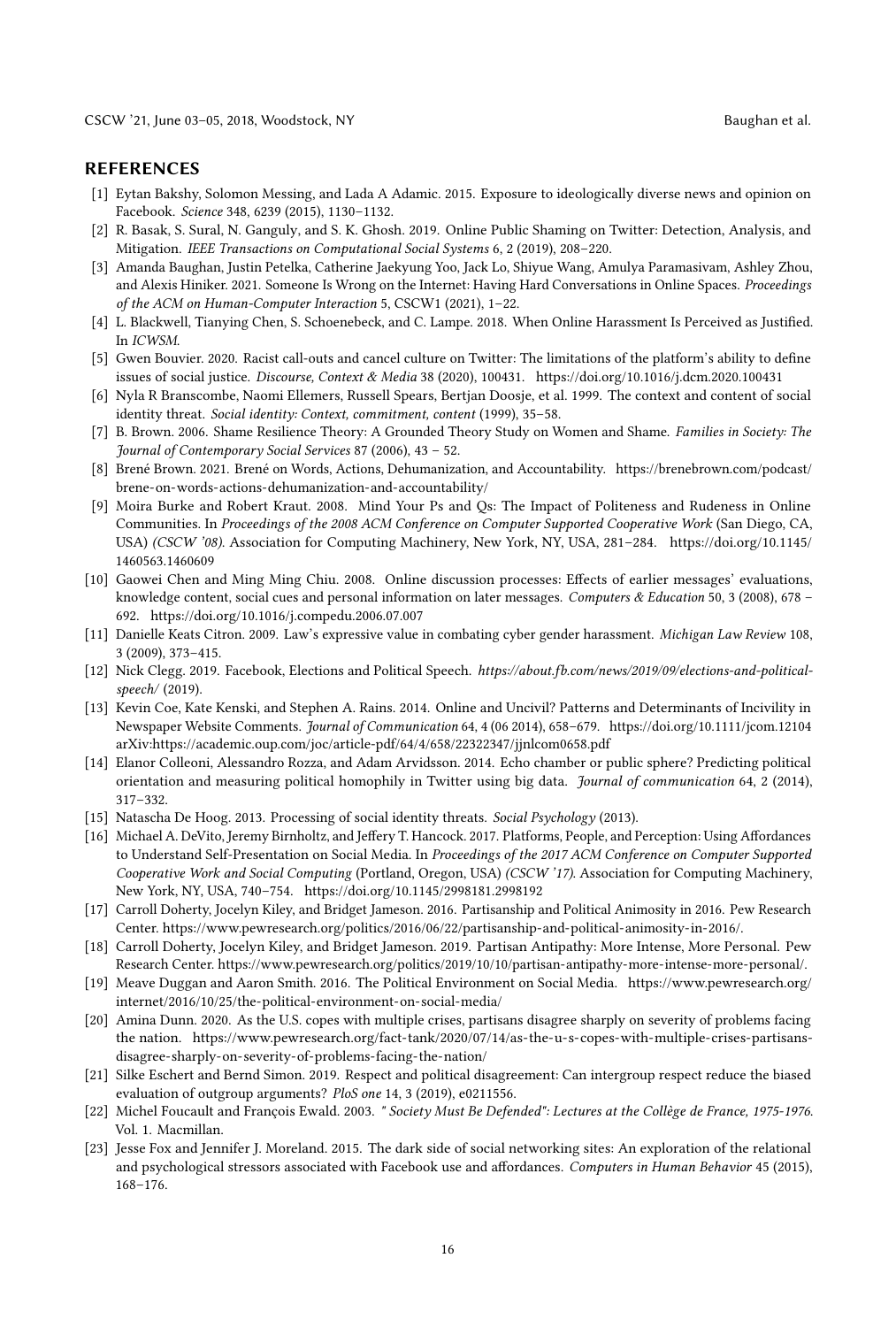- <span id="page-16-6"></span>[24] Eric Gilbert, Tony Bergstrom, and Karrie Karahalios. 2009. Blogs are echo chambers: Blogs are echo chambers. In 2009 42nd Hawaii International Conference on System Sciences. IEEE, 1–10.
- <span id="page-16-11"></span>[25] Erving Goffman. 1967. On face-work. Interaction ritual (1967), 5–45.
- <span id="page-16-1"></span>[26] Jürgen Habermas. 1984. The theory of communicative action: Reason and the rationalization of society. Heneimann.
- <span id="page-16-3"></span>[27] Sameer Hinduja and Justin W. Patchin. 2008. Cyberbullying: An Exploratory Analysis of Factors Related to Offending and Victimization. Deviant Behavior 29, 2, 129–156.<https://doi.org/10.1080/01639620701457816>
- <span id="page-16-18"></span>[28] James M. Hudson and Amy Bruckman. 2004. "Go Away": Participant Objections to Being Studied and the Ethics of Chatroom Research. The Information Society 20, 2 (2004), 127–139.
- <span id="page-16-14"></span>[29] Yuen J Huo and Ludwin E Molina. 2006. Is pluralism a viable model of diversity? The benefits and limits of subgroup respect. Group Processes & Intergroup Relations 9, 3 (2006), 359–376.
- <span id="page-16-0"></span>[30] Public Religion Research Institute. 2010. PRRI/RNS religion news survey. [www.publicreligion.org.](www.publicreligion.org)
- <span id="page-16-21"></span>[31] Maximilian Jenders, Gjergji Kasneci, and Felix Naumann. 2013. Analyzing and Predicting Viral Tweets. In Proceedings of the 22nd International Conference on World Wide Web (Rio de Janeiro, Brazil) (WWW '13 Companion). Association for Computing Machinery, New York, NY, USA, 657–664.<https://doi.org/10.1145/2487788.2488017>
- <span id="page-16-7"></span>[32] Shagun Jhaver, Pranil Vora, and Amy Bruckman. 2017. Designing for Civil Conversations: Lessons Learned from ChangeMyView.
- <span id="page-16-12"></span>[33] Margaret E. Kemeny, Tara L. Gruenewald, and Sally S. Dickerson. 2004. Shame as the Emotional Response to Threat to the Social Self: Implications for Behavior, Physiology, and Health. Psychological Inquiry 15, 2 (2004), 153–160. <http://www.jstor.org/stable/20447221>
- <span id="page-16-23"></span>[34] Vanessa Kitzie and Debanjan Ghosh. 2015. #Criming and #Alive: Network and content analysis of two sides of a story on twitter. Proceedings of the Association for Information Science and Technology 52, 1 (2015), 1–10. [https://doi.org/10.](https://doi.org/10.1002/pra2.2015.145052010041) [1002/pra2.2015.145052010041](https://doi.org/10.1002/pra2.2015.145052010041) arXiv[:https://asistdl.onlinelibrary.wiley.com/doi/pdf/10.1002/pra2.2015.145052010041](https://arxiv.org/abs/https://asistdl.onlinelibrary.wiley.com/doi/pdf/10.1002/pra2.2015.145052010041)
- <span id="page-16-15"></span>[35] Willem De Koster and Dick Houtman. 2008. 'STORMFRONT IS LIKE A SECOND HOME TO ME'. Information, Communication & Society 11, 8 (2008), 1155–1176.<https://doi.org/10.1080/13691180802266665> arXiv[:https://doi.org/10.1080/13691180802266665](https://arxiv.org/abs/https://doi.org/10.1080/13691180802266665)
- <span id="page-16-22"></span>[36] N. Koumchatzky and A. Andryeyev. 2017. Using Deep Learning at Scale in Twitter's Timelines. [https://blog.twitter.](https://blog.twitter.com/engineering/en_us/topics/insights/2017/using-deep-learning-at-scale-in-twitters-timelines.html) [com/engineering/en\\_us/topics/insights/2017/using-deep-learning-at-scale-in-twitters-timelines.html](https://blog.twitter.com/engineering/en_us/topics/insights/2017/using-deep-learning-at-scale-in-twitters-timelines.html)
- <span id="page-16-2"></span>[37] Peter Koval, Simon M. Laham, Nick Haslam, Brock Bastian, and Jennifer A. Whelan. 2012. Our Flaws Are More Human Than Yours: Ingroup Bias in Humanizing Negative Characteristics. Personality and Social Psychology Bulletin 38, 3 (2012), 283–295.<https://doi.org/10.1177/0146167211423777> arXiv[:https://doi.org/10.1177/0146167211423777](https://arxiv.org/abs/https://doi.org/10.1177/0146167211423777) PMID: 21940854.
- <span id="page-16-20"></span>[38] Travis Kriplean, Michael Toomim, Jonathan Morgan, Alan Borning, and Andrew Ko. 2012. Is This What You Meant? Promoting Listening on the Web with Reflect. In Proceedings of the SIGCHI Conference on Human Factors in Computing Systems (Austin, Texas, USA) (CHI '12). Association for Computing Machinery, New York, NY, USA, 1559–1568. <https://doi.org/10.1145/2207676.2208621>
- <span id="page-16-19"></span>[39] Emily B Laidlaw. 2017. Online shaming and the right to privacy. Laws 6, 1 (2017), 3.
- <span id="page-16-4"></span>[40] Noam Lapidot-Lefler and Azy Barak. 2012. Effects of anonymity, invisibility, and lack of eye-contact on toxic online disinhibition. Computers in Human Behavior 28 (2012), 434–443.
- <span id="page-16-5"></span>[41] Maciek Lipinski-Harten and Romin W. Tafarodi. 2013. Attitude moderation: A comparison of online chat and face-toface conversation. Computers in Human Behavior 29 (2013), 2490–2493.
- <span id="page-16-9"></span>[42] Zhe Liu and Ingmar Weber. 2014. Is Twitter a Public Sphere for Online Conflicts? A Cross-Ideological and Cross-Hierarchical Look. Springer International Publishing, Cham, 336–347. [https://doi.org/10.1007/978-3-319-13734-6\\_25](https://doi.org/10.1007/978-3-319-13734-6_25)
- <span id="page-16-24"></span>[43] Sofia Lundmark and Maria Normark. 2014. Designing Gender in Social Media: Unpacking Interaction Design as a Carrier of Social Norms. International Journal of Gender, Science and Technology 6, 2 (2014), 223–241. [http:](http://genderandset.open.ac.uk/index.php/genderandset/article/view/345) [//genderandset.open.ac.uk/index.php/genderandset/article/view/345](http://genderandset.open.ac.uk/index.php/genderandset/article/view/345)
- <span id="page-16-10"></span>[44] Alice E Marwick and Danah Boyd. 2011. I tweet honestly, I tweet passionately: Twitter users, context collapse, and the imagined audience. New media & society 13, 1 (2011), 114–133.
- <span id="page-16-16"></span>[45] K. Munger. 2017. Tweetment Effects on the Tweeted: Experimentally Reducing Racist Harassment. Political Behavior 39 (2017), 629–649.
- <span id="page-16-17"></span>[46] Kevin Munger. 2020. Don't @ Me: Experimentally Reducing Partisan Incivility on Twitter. Journal of Experimental Political Science (2020), 1–15.<https://doi.org/10.1017/XPS.2020.14>
- <span id="page-16-8"></span>[47] Sean A. Munson and Paul Resnick. 2010. Presenting Diverse Political Opinions: How and How Much. In Proceedings of the SIGCHI Conference on Human Factors in Computing Systems (Atlanta, Georgia, USA) (CHI '10). Association for Computing Machinery, New York, NY, USA, 1457–1466.<https://doi.org/10.1145/1753326.1753543>
- <span id="page-16-13"></span>[48] Peter Nauroth, Mario Gollwitzer, Jens Bender, and Tobias Rothmund. 2015. Social identity threat motivates sciencediscrediting online comments. PLoS one 10, 2 (2015), e0117476.